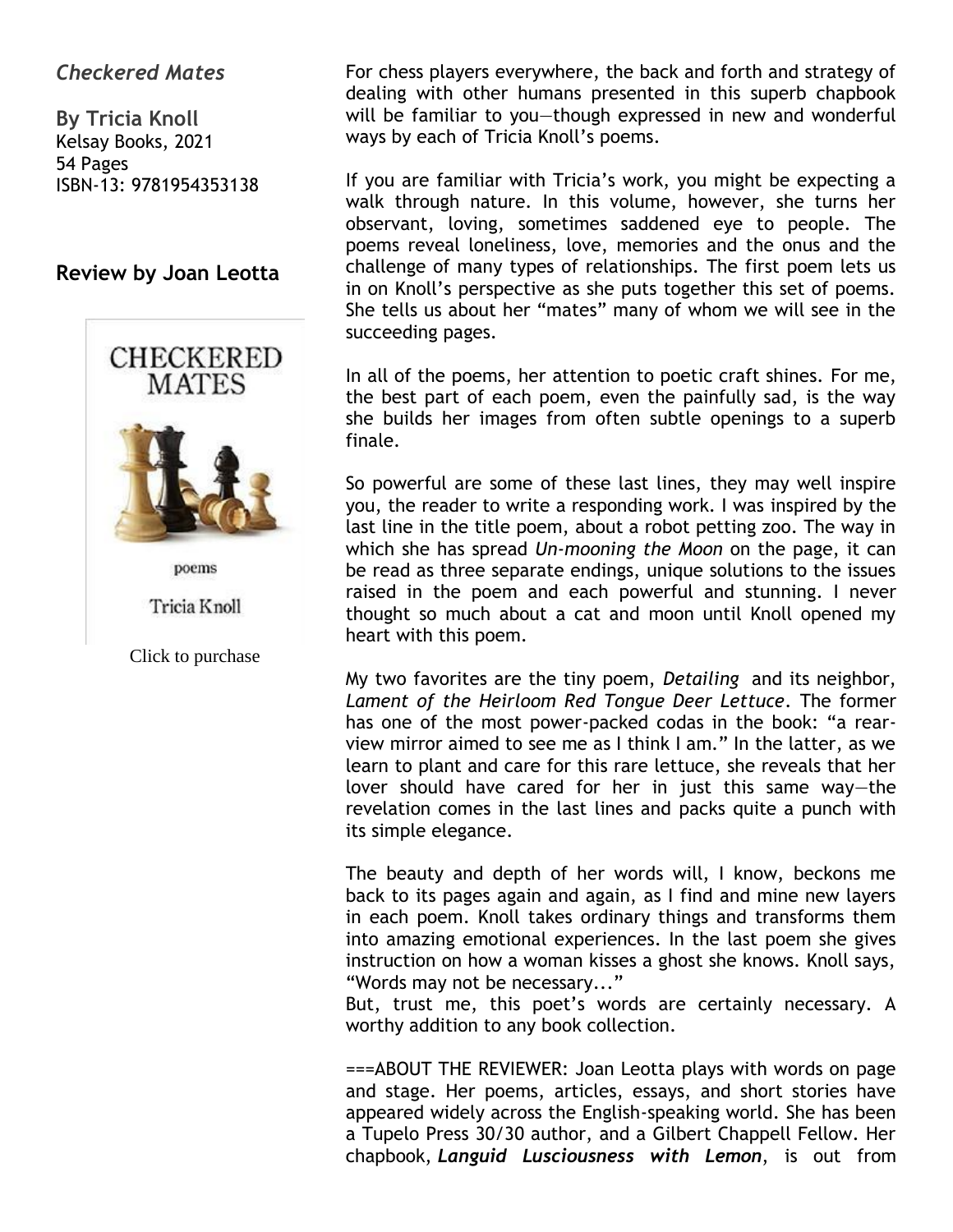Finishing Line Press. Her chapbooks *Nature's Gifts* is free from Stanzaic Stylings. *Dancing Under the Moon* and *Morning by Morning*, mini-chapbooks are free through Origami Press. As a performer, she tells folk and personal tales featuring food, family, nature, and strong women. She relaxes by walking the beach and sitting around the table laughing and talking with family and friends.

Posted June 1, 2021

#### *Riding the Waves of Bliss Seasons of Life Poems*

**By Shai Har-El** Homestead Lighthouse Press, 2020 152 Pages ISBN-13: 9781950475087

## **Review by Barbara Eaton**



Click to purchase

According to Gwendolyn Brooks*, "Poetry is life distilled."* According to William Wordsworth, poetry is *"emotion recollected in tranquility."* Shai Har-El, in his recent poetry collection*, Riding the Waves of Bliss: Seasons of Life Poems,*  succeeds in distilling his own life, recalling the chronological stages of life from a vantage point of tranquility.

Dr. Har-El, historian, writer, poet, educator, rabbi, activist, and businessman, outlines the larger purpose of his book in the introduction: he describes his inner world as a way of reaching towards the universal. Each poem is a window into his soul. His terrain is what he calls the "four landscapes of being": body, heart, mind, and spirit.

In his preface, Dr. Har-El puts forth one of my favorite biblical quotations, "*To everything there is a season…*." from the Book of Ecclesiastes. And he states his main theme: "*Seasons change. So does human life*." The first poem that appears is "The Tree of Life." In this poem, Har-El explains that his own life is essentially the biblical story writ small. The poems that follow are neatly divided into five chapters that delineate the five stages of his life: "Yearning and Longing," "Love and Intimacy," "Oneness and Harmony," "Awakening and Illumination," and "Death and Grieving."

In "Yearning and Longing," Har-El expresses his wish to return to Israel, the land of his birth, and his wish to return to his youth. He acknowledges that this is impossible, so he recreates his childhood home and childhood memories in his poetry. The last lines in these poems are especially moving. Also moving is his wish to return to Earth to see his grandchildren as adults, and his desire to re-experience first love.

The title poem, "Riding the Waves of Bliss," appears in the second chapter, "Love and Intimacy," which is composed of love poems to his dear departed wife, Rosie. Love, according to the poet, is physical, sensuous, spiritual, and eternal. Love is a religious experience in which the physical and the spiritual, the finite and the infinite, are fused. Love, the subtle knot that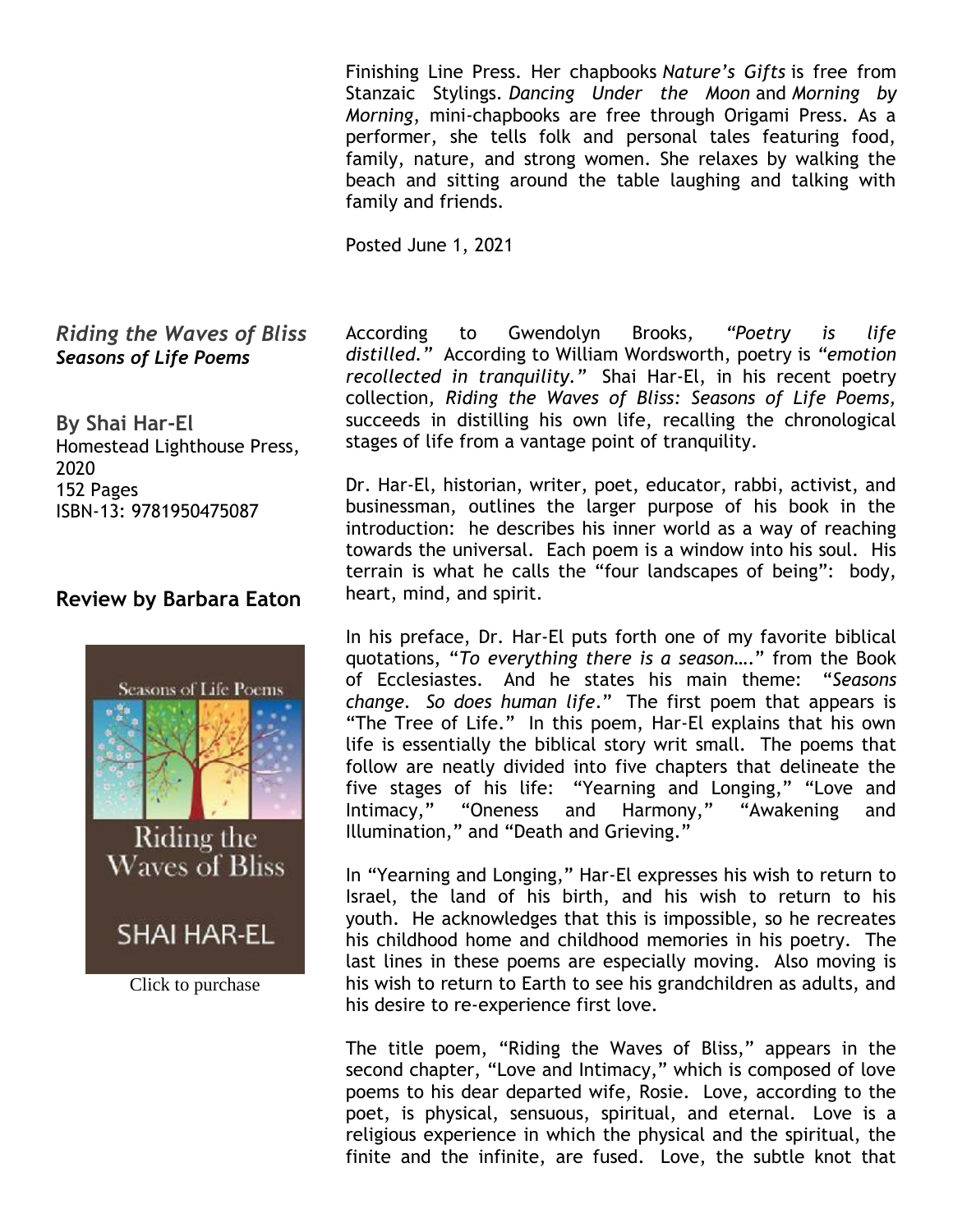makes us man, connects lovers, families, and ultimately all of mankind. These love poems are, to my mind, the strongest poems in the collection.

The third chapter, "Oneness and Harmony," contains poems that express the poet's dream for the world: peace and a universal acknowledgment of our common humanity.

"Awakening and Illumination" traces the poet's journey from bewilderment to an awareness of God's plan and his place in that plan.

In "Death and Grieving," Har-El muses on the losses he has suffered: his father and brother, and contemplates his own death, which he faces with wry humor. He ends with a mysterious, magical affirmation: "he was, he is and shall be."

*Riding the Waves of Bliss* is a lovely book, a distillation of the poet's exemplary life and a celebration of his faith. Although there are a few curious typographical errors (clothe, p. 3; pleas, p. 69; altar, p. 109; and sew, p. 117) the book is carefully produced and clearly a labor of love.

Wordsworth also states, "Poetry is spontaneous overflow of powerful feelings," and I would encourage this poet to mix in a little spontaneity with the powerful feelings in this most moving and beautiful work.

Thank you, Dr. Har-El. You inspired me, and I am hopeful that you will inspire many others.

===ABOUT THE REVIEWER: Barbara Eaton is a poet and semiretired community college instructor.

Posted June 1, 2021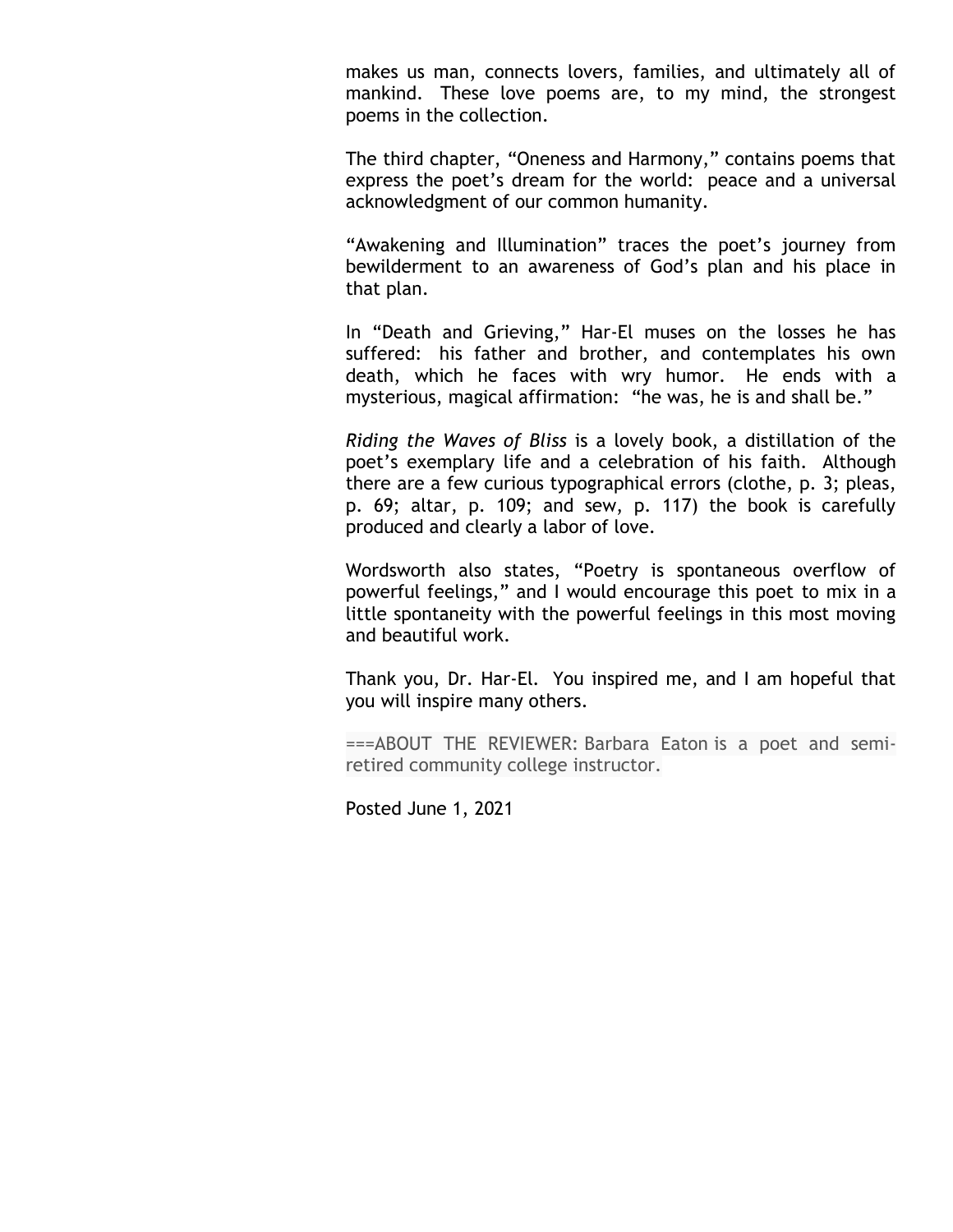### *Spoken A Novel*

**By Melanie Weiss** Rosehip Publishing, 2019 200 Pages ISBN-13: 978-0988609839

# **Review by Elizabeth Joy Levinson**



Click to purchase

As a high school English teacher, I frequently read young adult fiction. Mostly because I am looking for books I can recommend to my young readers, but also because I have come to enjoy the genre. While it is sometimes a guilty pleasure, it often is less guilty than you would think. *Spoken* by Melanie Weiss, for instance, offers insight into the lives of teens, discusses the craft of writing poetry, and centers around a narrative that is compelling for readers of all ages.

*Spoken* focuses on Roman, a freshman whose life is turned upside down by the mistakes of his mother. His comfortable life in L.A. is disrupted and he is forced to move to the midwest in an attempt to escape the Hollywood scandal surrounding his mother. He goes from having all the comforts a fourteen year old boy would want to living in his grandmother's meditation room, sleeping on a pull-out sofa.

He is determined, at first, to return to L.A., despite how unlikely the reader can see this is. But his new midwestern town grows on him and he finds a community. While never explicitly stated, it seems he didn't have quite the same sense of belonging in L.A. With encouragement from his newfound friends, Roman joins the school's poetry club. Even early in the novel, the reader can see that Roman is a poet, in this first person narrative he often employs devices like imagery and simile. Take for instance this description of his mother, "To borrow from Grandpa's chemistry speak, she's, well, liquid. Like water rushing with such force it pulls everything in its wake along for the ride. Mostly over unfamiliar terrain dotted with jagged rocks, but also, I gotta admit, toward some pretty phenomenal places, too." While it seems he mostly joins the club because of a girl, he clearly belongs there. In the club, he finds his voice and in his friend, Zuzu, he finds a trusting confidant to whom he can reveal a family secret he had previously kept to himself. Zuzu sets out on a plan to set things right for Roman, but only by unleashing his poetic voice is he able to finally achieve his dream.

The lives of teens are fraught and spoken word and poetry are natural outlets for many young people. I know I often tell my students that I wish I had grown up with a program like Louder Than a Bomb & organizations like Young Chicago Authors. Other novels have also focused on the power of poetry to heal - Elizabeth Acevedo's *The Poet X* and *Bronx Masquerade* by Nikki Grimes both come to mind. But there is room for *Spoken* at the table. In *Spoken*, Weiss not only provides a protagonist who finds himself in his poetry club, he also begins to recognize his own privilege when he hears the poetry of his peers, when he learns of their challenges. And just as I try to tell my students, there is room for all of their stories.

=== ABOUT THE REVIEWER: Elizabeth Levinson is a Chicago based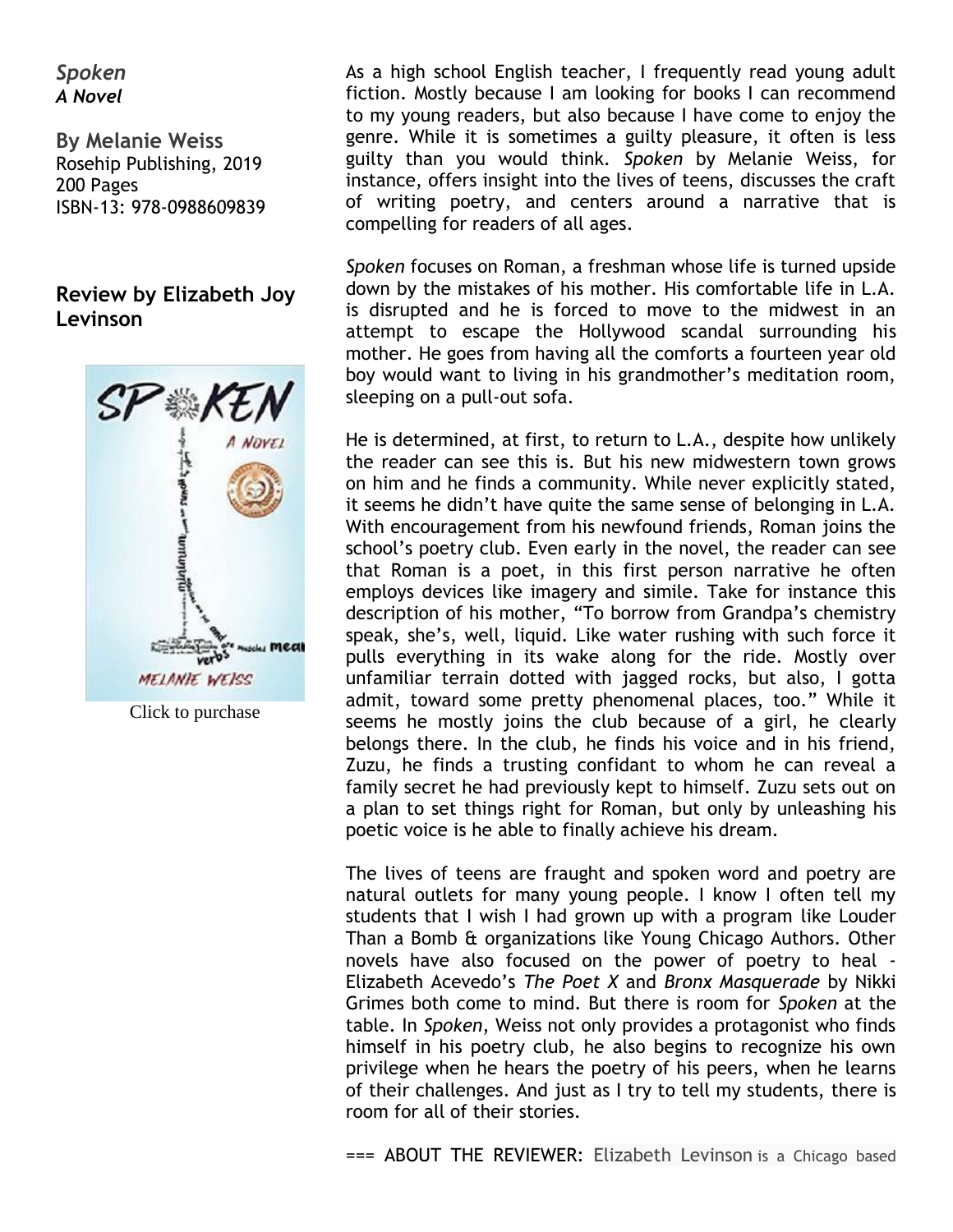poet and high school teacher. Her second chapbook, Running Aground, is published by Finishing Line Press. Posted June 1, 2021

*Truth or Dare: Poetry*

**By Marissa Rose Farella** Independently Published, 2020 275 Pages ISBN-13: 978-1679156380

## **Review by Arlyn Miller**



TRUTH or DARE



Click to purchase

In the book's introduction, Farella cue's readers that we are in for an intriguing and novel (pun intended) experience with poetry:

"I have learned early on that life is a simple, yet complex game of Truth or Dare. By walking the path of truth, I have not only learned to celebrate vulnerabilities, but I have dared to take the risks that come with life and love. I hope you find the courage within yourself to do the same.

Now let's play a game."

Beneath this introduction on the left hand page (itself an unusual formatting choice), Farella poses a series of sixteen questions to the reader in the form of a poem titled, "Truth". The list begins with the question, "Who are you?" and includes, "Who has broken your heart?" and "Whose heart have you broken?" She challenges the reader, "Are you honest with yourself?" "Are you willing to take risks for love?" "How did you practice self love?"

On the facing right hand page Farella issues sixteen dares in the form of a poem, beginning with "I dare you to feel." and including, "I dare you to say no if you want to say no." "I dare you to say yes if you want to say yes."

At the bottom of the page, we have the authors handwritten signature: *With love, Marisa.*

Following this compelling introduction, the book is organized into two sections: Truth and Dare. The poems in each section reflect the poet's own reckoning with the questions and dares she poses in the introduction. Some are as short as one or two lines, sometimes even beginning on left page and continuing on the right page, as with:

The devil lies and now he lies between me and you.

A few of my favorite poems from Truth include:

Your heart is home but I'm locked out.

 *\_\_\_\_\_\_\_\_\_\_\_\_\_\_\_\_\_\_\_\_\_\_\_\_\_\_\_\_\_\_\_\_\_\_\_\_\_\_\_\_\_\_\_*

You will forever be My favorite shade of the grayest days.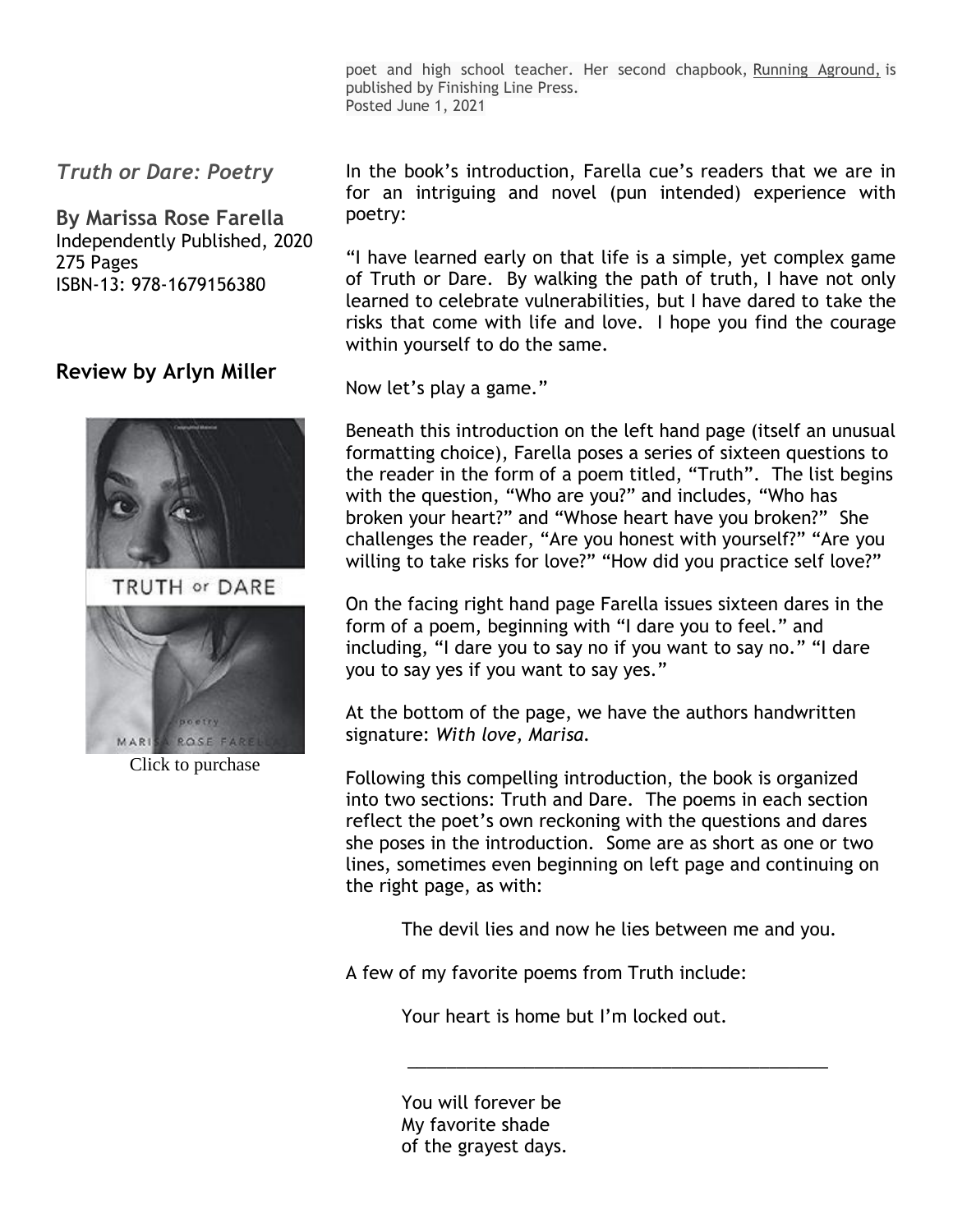I am more than mi mistakes.

A few of my favorite poems from Dare include:

 *\_\_\_\_\_\_\_\_\_\_\_\_\_\_\_\_\_\_\_\_\_\_\_\_\_\_\_\_\_\_\_\_\_\_\_\_\_\_\_\_\_\_\_\_\_*

 I looked back at my demons and said, "Let's talk."

 "Maybe we can compromise, let's go for a walk."

 *\_\_\_\_\_\_\_\_\_\_\_\_\_\_\_\_\_\_\_\_\_\_\_\_\_\_\_\_\_\_\_\_\_*

 *\_\_\_\_\_\_\_\_\_\_\_\_\_\_\_\_\_\_\_\_\_\_\_\_\_\_\_\_\_\_\_\_\_*

Let's be together, let's give us a shot.

 I pulled the trigger, you did not.

 *To the sun,*

How do you trust the moon will return to you each night [printed on left hand page]

even after knowing all he's done in the dark? [*printed on right hand page*]

For me, as a poet, poetry-based creative writing teacher, and editor, what I love most about *Truth or Dare* is Farella's innovative and cunning use of space on the page and her thoughtful interspersing of blank pages and of what appears to be her handwriting. As a reader, I appreciate that Farella sticks with conventional punctuation and recognizable rhetorical structure, thereby providing readers with solid ground upon which to traverse the ingenious terrain she lays out before us.

This is a book worth buying and reading. If you do, you'll more fully understand what I've described discursively, which simply can't do justice to the poetic artistry of *Truth or Dare*. And while waiting for the book to arrive, I dare you to contemplate the truth of one of Farella's concluding poems:

> *The hardest love letter to write and read will forever be the one to me.*

===ABOUT THE REVIEWER: Arlyn Miller is the creative engine behind Poetic License Writing Workshops and Literary Press and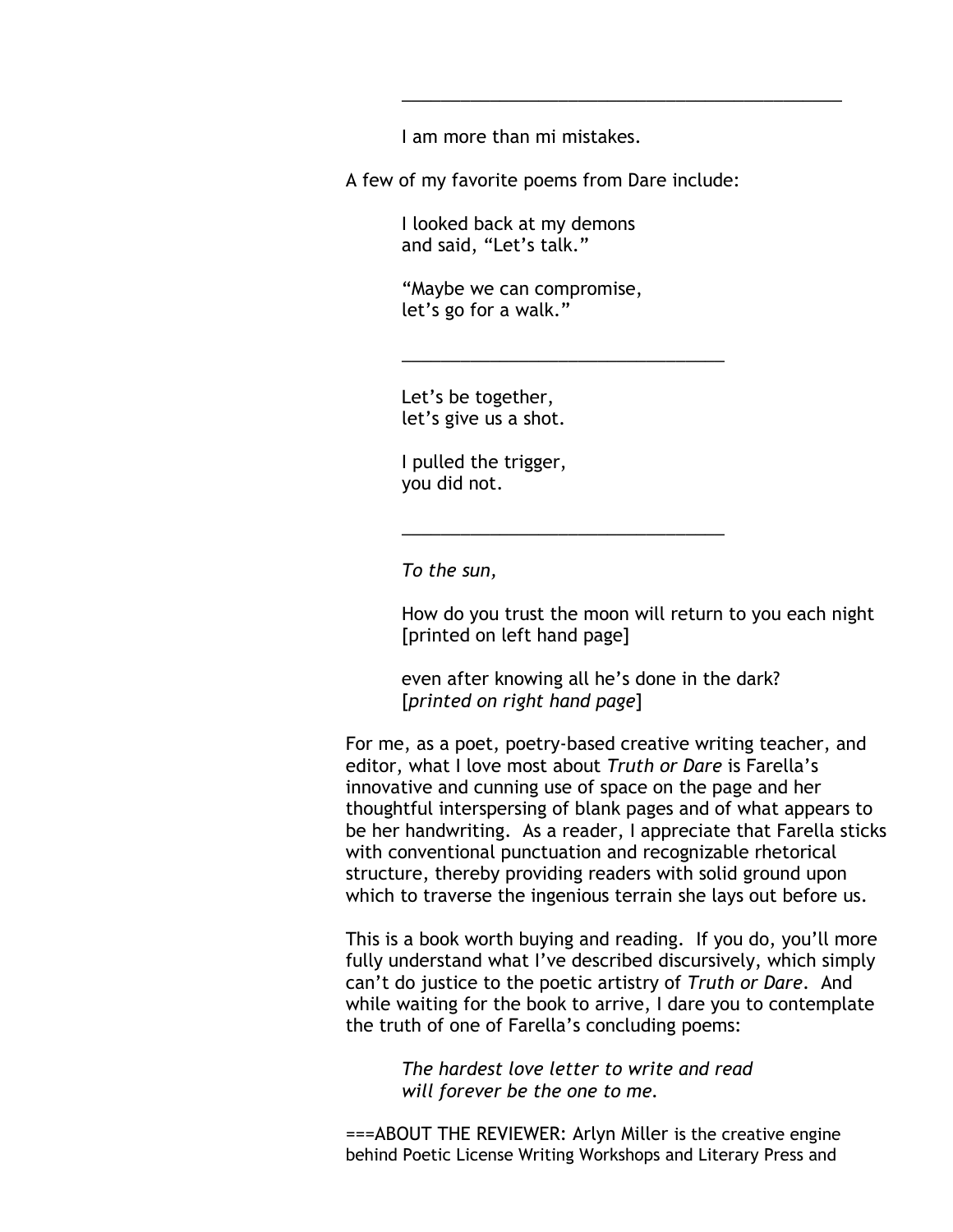champions writing that is authentic, accessible and engaging. Visit www.poeticlicense.net.

Posted June 1, 2021

*Confluences*

**By Gari Light** Bagiry & Company, 2020 109 Pages ISBN-13: 9781734446005

# **Review by Lennart Lundh**



Click to purchase

To begin: Read this book. You'll be glad you did.

I

In the first of the book's three sections, there is open war, again, or at least angry conflict: between countries, factions, ideologies, cultures, whatever, a man and a woman. There is flight to a promised land and the hopefully kept promise of a better life. The flowing together might be peaceful, or it might not, just as the varying line lengths and unbroken stanzas contain unexpected staccato bursts.

"August. Morning. The Current War" (p. 40): The Army captain was dying in a vivid sunflower field in Ukraine. // There will be no mercy to anyone captured, as there would be no welcoming music, to whoever escaped this calamity whole and alive, as the price of a life was declining abruptly.

"Let the Ocean Behold" (p. 23): all those repeated errors by those self-absorbed fanatics who were always so certain at the end appearing blind

"Contemplating Victoria Island" (p. 32) . . . why go to America? - summers are brutally scorching over there... Let's think of Canada, it's kinder and more sentimental - that's where we would have you land.

The language, the words to Light's visions, lies in waiting for the reader, to suspend them with surprise, as in "'Werther is already written, the sail is white'" (p. 38): "Her hands in the fog do appear ghostly / as if they were never raised up to the heavens, / the musical sounds end up being costly."

And there is tenderness, there are miracles, and there is hope, as in "An Epiphany" (p 44):

 Let's just get there again - to that unforgettable place, where the rain, as it falls, whispers names on the cobblestone surface.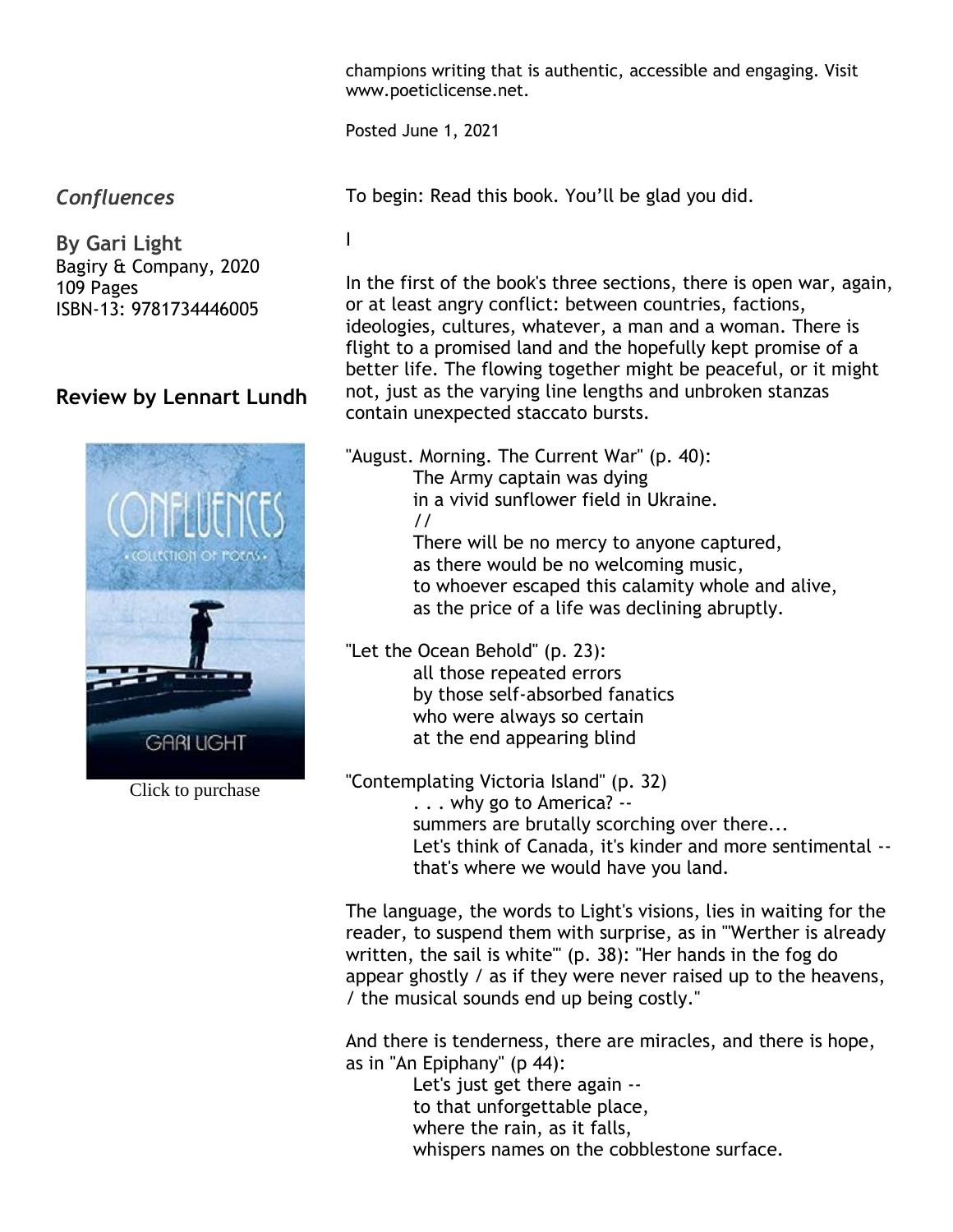// the miracles are ridiculed by the soulless and clever, yet, those latter will lose, just as long as we get there on time.

II

The center group of poems deals largely with confluences undone, lovers and couples going their separate ways, such as "Cinematique" (p. 51), where "They walk on the wet / cobblestones to separate carriages, parting without saying a word..."

This filmography of the estranging and estranged is akin to a river, formed of small joinings into great significance, only to come undone in a fanning delta. Near the end of the section, this similarity between humans and larger geographies is confirmed in "Full Moon Retrospective" (p. 68):

> In retrospect a June full moon consists of its half over Jerusalem, seven-eighths of the one reflecting in Kiev, and just a fraction of the local one, which is intentionally flawed

III

The final section treats the dual nature of our confluences, nature drawing together to bring people together in Chicago, Manhattan, the joining of joinings that is the length of California and the amalgam of the Mediterranean coasts. In "A Seascape Fragment" (p. 80):

> Coastal legends are abundant with the prose interpretations of the kind that make the poems sort of blend and less creative... Seems alternatively awkward to suggest that seascape artists rhyme the images in meter...

while in "Snow and Fog of the January Kind" (p. 95), the poet reminds readers:

> . . . while relatively north to the Gulfstream, it's sort of west to the appearance of New Yorkers to Californians, it is the eastern beam, yet south of Montreal on southern scorchers.

 This place is much inherent in the craft outside of rhymes, acidic words and crude ellipses, we ended up here, finishing the draft, belonging elsewhere, as was prophesied by gypsies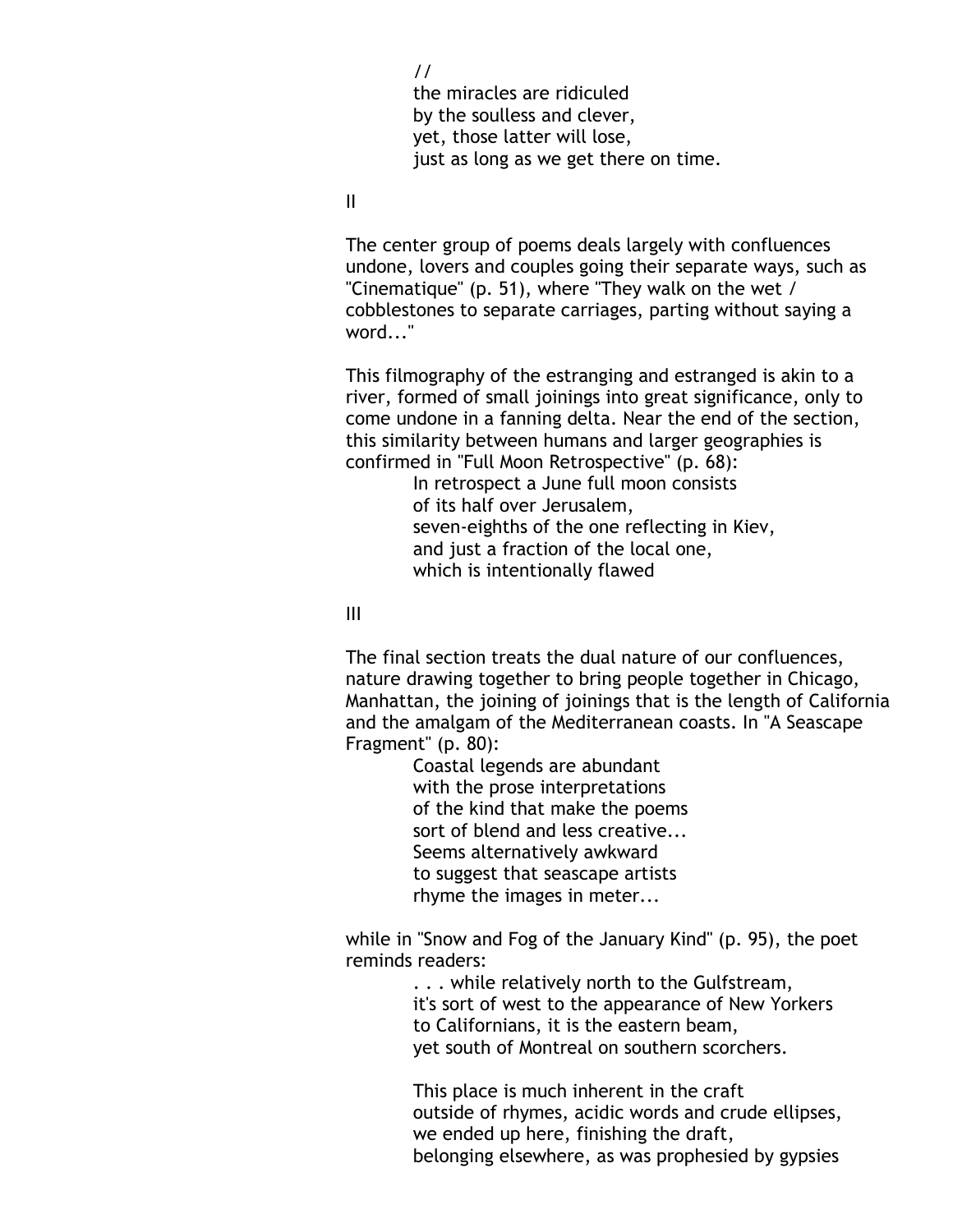Again: Read this book. Then put it on your shelf of books to revisit over the years. Immerse yourself, and become part of a larger river.

===ABOUT THE REVIEWER: Lennart Lundh is a poet, photographer, short-fictionist, and historian. His work has appeared internationally since 1965. Posted June 1, 2021

I have long admired the lyricism of Joseph Kuhn Carey's poetry. I respect the clarity of his writing and the beguiling nature of his narratives. Every poem in Carey's latest collection, *Black Forest Dreams: A Journey Through Germany,* lives up to the title of transporting the reader with lush, dreamy images and stories of family, heritage, and the rugged landscape of his ancestral homeland. Along the way, we delight with Carey in such palpable memories as watching a ship that sailed "like sugar cubes through molasses" and enjoying a nightfall that crept upon him "like trickles from a half turned-off faucet."

As the Chicago suburban author paints pictures of "a beautiful green landscape" and "deep dark quietude," he presents more than a series of intriguing vacation post cards. He crafts a love letter to a land with many "endless, expanding, serene" layers. He shares the compelling allure of his ancestral homeland in "The Black Forest is a Dream."

*A mysterious mingling of woods, paths roads and streams, where past and present join hands and deftly dance dance across the alluring landscape . . .*

He continues to describe, in "The Black Forest is a Dream," the images that Germany has planted into his brain and spilled into his poetry. There is an earthy flavor to Carey's memories that sinks into your soul.

*. . . until all you hear is a sweet simple folk song and all you see is a scythe, a spoon, a motorcycle, a boy and a girl and love and hope flickering in an old black and white movie on a stucco farmhouse wall. . .*

Carey's poems are lovely in their simplicity, yet complex and textured in their narrative development. In "Watching the Scenery," Carey weaves the simplest of details into a compelling story-poem. There is a musicality in Carey's description of the delightful twists and turns of a family bus trip, fueled by his clever use of action verbs. (In its entirety)

*Black Forest Dreams: A Journey Through Germany Joseph Kuhn Carey* Kelsay Books, 2021 86 Pages ISBN: 978-1952326752

### **Review by Terry Loncaric**



poems

Joseph Kuhn Carey

Click to purchase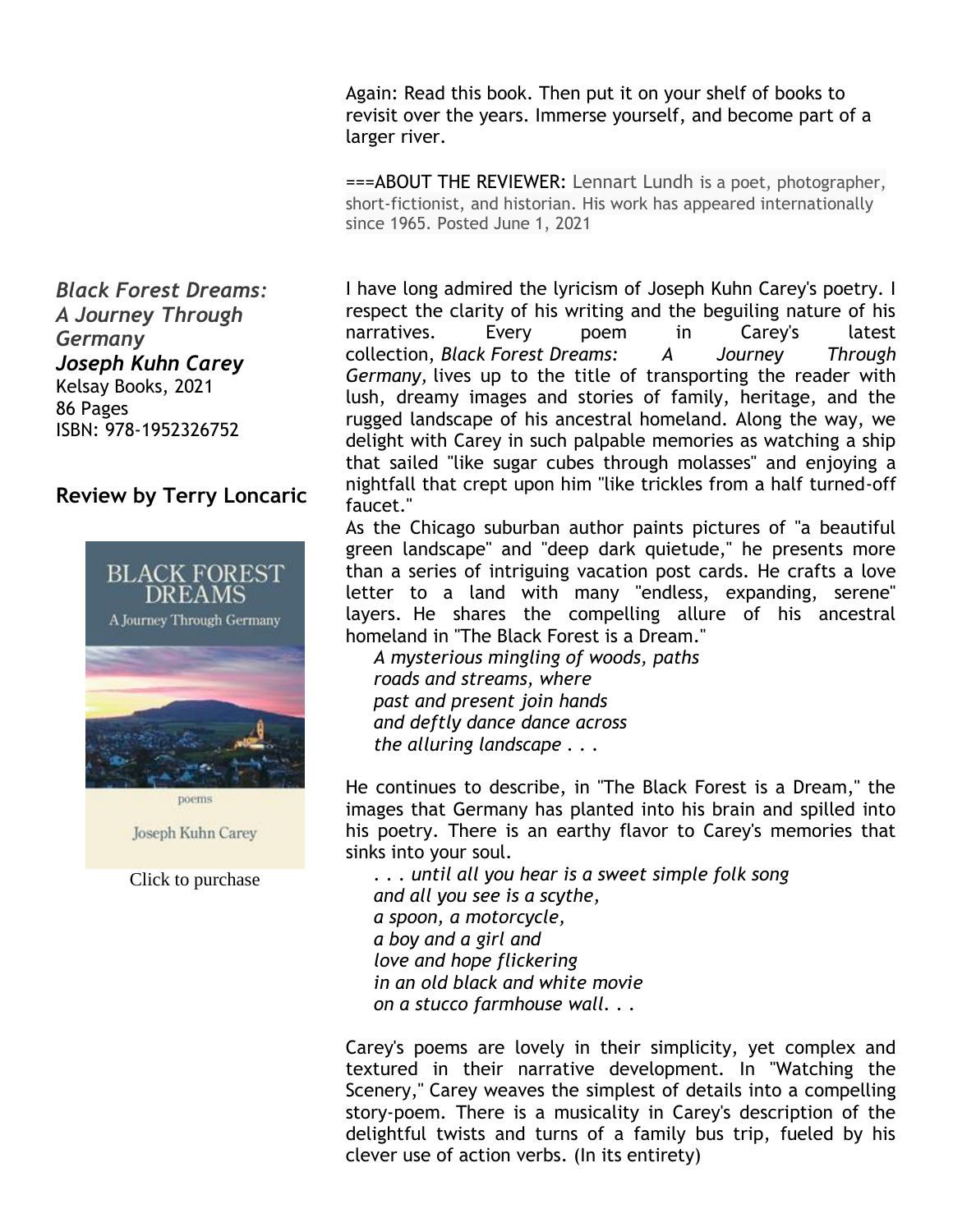*Watching the Black Forest scenery rolling, dancing, flashing by from the big clean window of a bus, humming along the autobahn, curving along back roads, spinning huge wheels through little towns with proud churches and welcoming gasthouses, each happily content to be small and part of the swirling surrounding wooded hills that flow like green rivers through the dark and light, thinking about good beer, cuckoo clocks, and Schwartzwalder Kirschtorte, a chocolate dessert that can bring a strong Schwabian lumberjack to his rugged, calloused knees.*

The last four lines, of course, make me salivate as a lover of desserts. Of all the descriptions of desserts I have read, this by far is the funniest.

Carey is clearly a master of juxtaposition. He can introduce humor to deliver an added punch, yet it does not disrupt the flow of his finely-chiseled narratives. The author ponders the ridiculousness of "Lederhosen," for example, without being disrespectful to this odd-looking German garment.

*Lederhosen are so crazy-looking, they make you laugh, but then you look closely, and you can tell they're beautifully made and*

*full of ornate, colorful stitching . . .*

*Black Forest Dreams* shares the full depth of Carey's travel adventures, from visiting an open market "as the sun drizzles down like a daytime ice cream sundae delight" to eating pizza and pasta with his wife and children on a rainy day in Wiesbaden, "huddled together like birds in a nest."

Sometimes the poet is at his best when he uses the metaphor of travel to describe the connection of family. He takes a simple utensil, "Grandma's Wooden Spoon," and brings it to life in the animation of his words. The movement of each line paints a picture of Grandma in the kitchen "bustling in her colorful apron."

*Grandma's wooden spoon sits proudly in the drawer, smooth as silk from years of use, easy to handle, full of love, ready to turn again in circles like the hand of time itself to make her reappear bustling*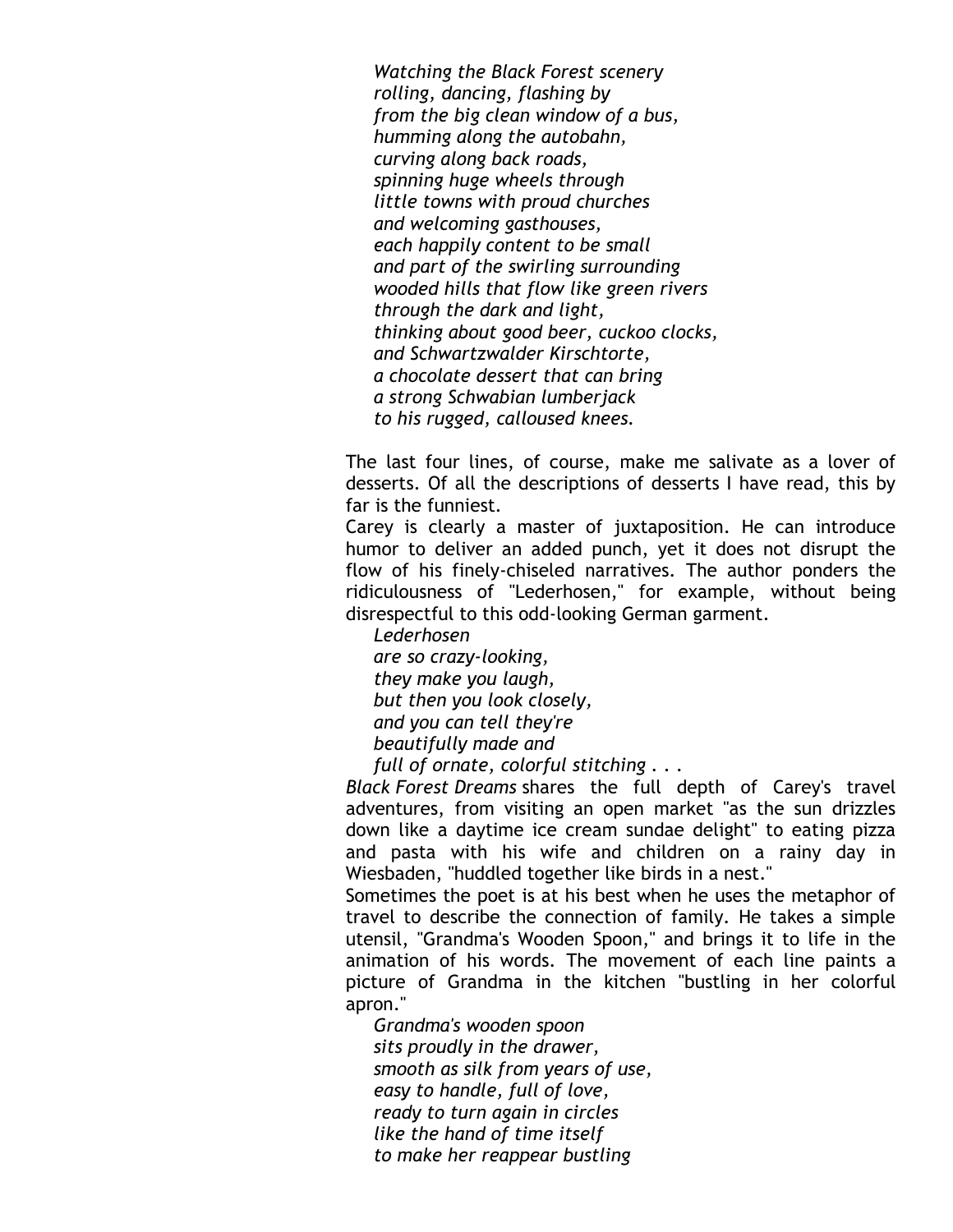*here and there in a colorful apron.*

Carey takes the reader on a journey through his German heritage that exudes old world charm and human emotion. "Thinking of Germany" pays homage to his ancestors in a soulful, almost haunting way. Carey takes you back in time with his deft storytelling.

*Thinking of Germany, of Black Forest relatives unseen for forty years, of the house (still there) that Grandma Kuhn and her brother (my godfather) Reinhold grew up in way down south in tiny Seitingen/Oberflacht, where farming was a way of life, and steady muscles were required for milking the cows and feeding the chickens . . .*

In these days of Covid, when travel might not be an option, I love that you can still take a trip to a far-away land in a poet's masterful use of language. In *Black Forest Dreams,* Joseph Kuhn Carey captures lyrical moments, whimsical adventures, and family discoveries as he explores the rich layers of his German heritage. Carey reveals a landscape that changes with the turn of a bus wheel, from mountains to forests and green rivers. His poems are much more than simple travel narratives. Carey's poems reveal his longings to connect with the soul of his homeland. His poems resonate with the traveler in each of us.

===ABOUT THE REVIEWER: Terry Loncaric, of Hampshire, Illinois, is the author of Crashing in Velvet for Finishing Line Press. Her poems have appeared locally, and nationally, on storefronts, newspapers, and anthologies. She has hosted many poetry events in the Chicago suburbs.

Posted May 1, 2021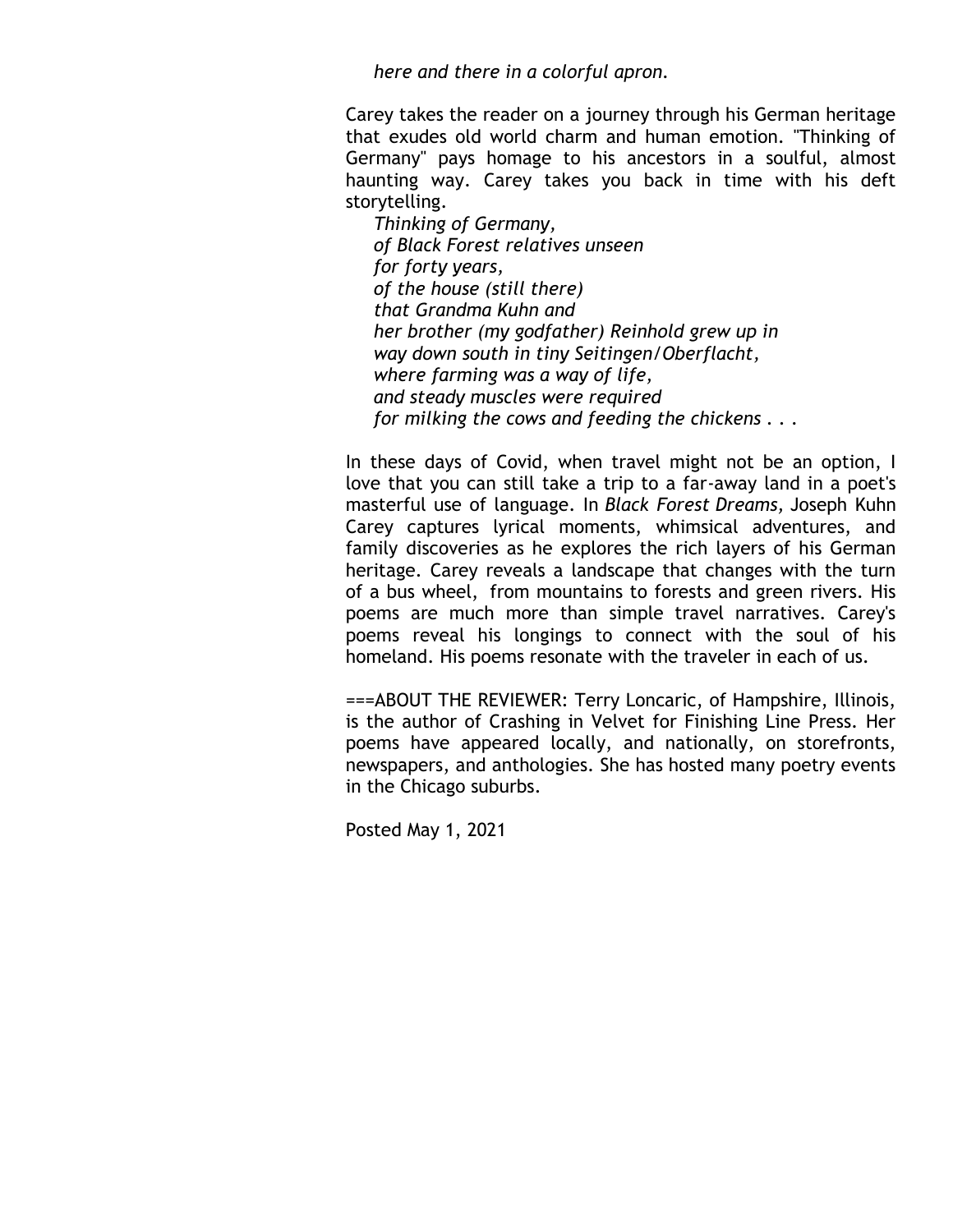## *Honey From The Sun*

**By Patrice Claeys Boyer & Gail Goepfert** Independently Published, 2020

## **Review by Marcia J. Pradzinski**



To purchase copies, email the authors - patriceclaeys@aol.com or gaile13@aol.com

Patrice Boyer Claeys and Gail Goepfert have created *Honey from the Sun,* an enticing, colorful collection that melds stunning images of fruit with engaging, skilled verse. Boyer Claeys employs her expertise at curating lines from other poets to create centos that offer the narrator's ruminations about each kind of fruit. Each poem is accompanied by one of Goepfert's luscious photos to create a sensory banquet for the reader.

With the description of the pineapple, orange, and mango the narrator reflects on the deficiency of superficial judgments.

The pineapple sits on a round wooden tray next to a crimsonpetaled Hibiscus blossom:

> *It is all craggy protection heft in raised detail.*

 *…The room within – bewildering delight.*

 *It's sweeter than syrup liquid and shifting laden with brown sugar scent of being alive in summer*

 *Under the skin, the perfect life.* 

The fruit's skin misleads the eye; it disguises the pineapple's mouth-watering interior. The orange sits on a plate with a spiraled peel at its side, a strawberry balanced on its top:

> *…They grow polished armor making a fist*

 *Under the cloche – lamp-bright rind –*

 *between nakedness and nothing*

 *a neon heart flickers.*

Vulnerability often hides under a cover of strength. A surface conceals a complete picture.

A cubed mango rests against a gerbera daisy's red-orange fringe in a heart-shaped bowl. Sprouting from the fruit's belly is a golden-nosed anemone with wild gardenia blooms nearby:

 *Let me tell you this –*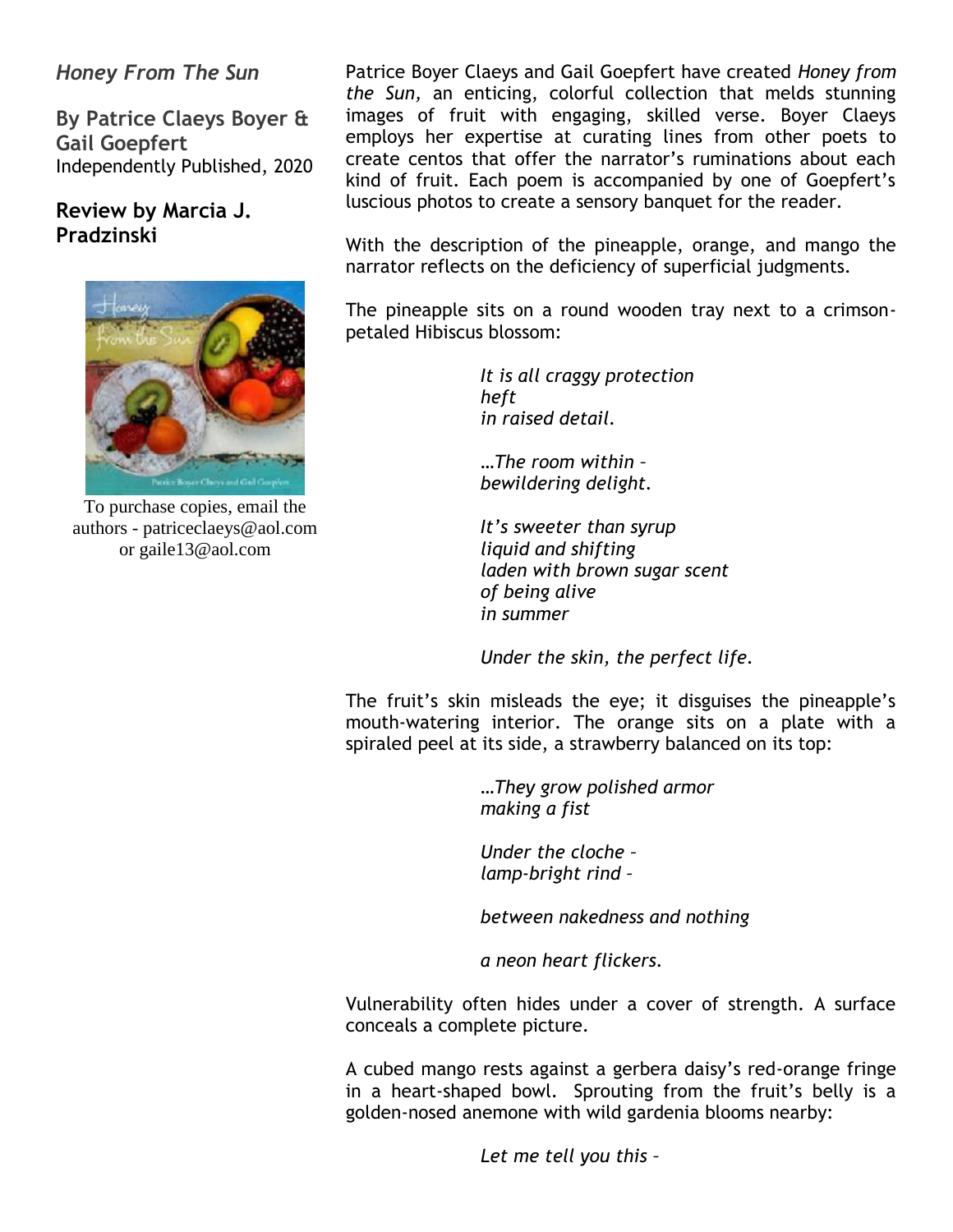*You start by loving yourself*

 *from the inside out.*

The narrator gives voice to the mango's wisdom and it's almost as if the fruit has spoken. The kiwi reflection /*Faux fur –/homely as a house*/ clarifies the universal conundrum regarding appearances: *It's that odd/the paradox/of inside and outside.*

Other reflections arise after the poet's close observation of a pear, cherries, and Alpine Strawberries.

Three pear slices nestle in a wine glass next to a burst of hydrangea petals:

> *For those whose world mirrors the empty glass*

 *juice in our mouths from a ripe pear smooths the broken places.*

 *Often a sweetness comes drop by drop.*

Cherries lie loose like lost worry beads:

 *…Each time I eat them I stop breathing for I have had too much perfection.*

Alpine strawberries cuddle on a wreath of Juniper sprigs:

 I*t is enough – the bond of living things everywhere.*

This thought runs throughout this enchanting volume. A feast for the eyes, the heart, and the mind, this book is well worth owning – and sharing.

Boyer Claeys and Goepfert each had a book released last year in the midst of the pandemic: Gail Goepfert's *Get Up Said the World* and Boyer Claeys' *The Machinery of Grace;* I highly recommend both as well their new collaboration, *The Hard Business of Living*, a poetry chapbook to be released in June 2021 as part of the Summer Chapbook Series of *Seven Kitchens Press.*

===ABOUT THE REVIEWER: Marcia J. Pradzinski is a poet and retired ESL instructor. She served as a poetry judge for The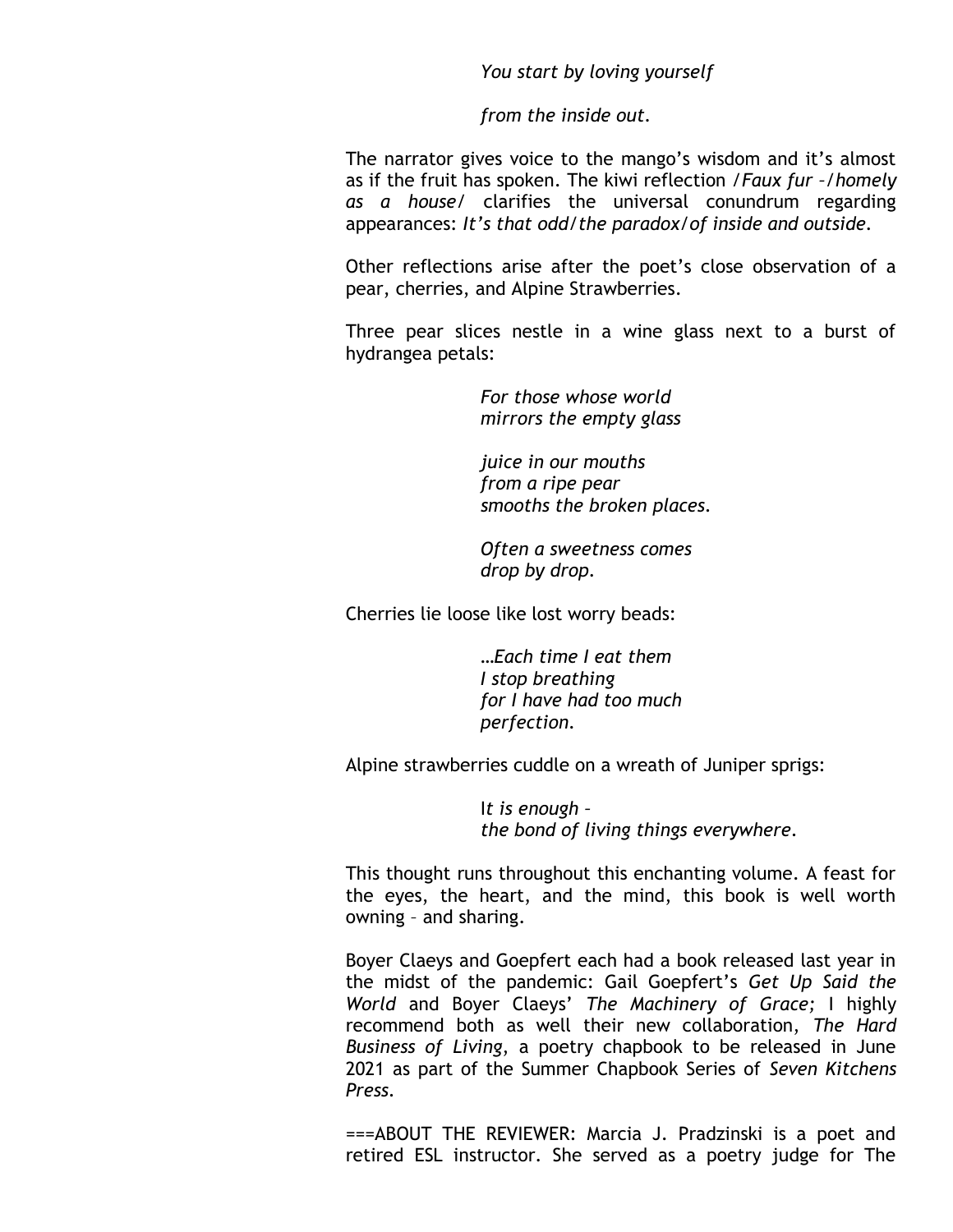Society of Midland Authors and is currently a board member of Poets and Patrons of Chicago. *Finishing Line Press* published her first poetry chapbook, *Left Behind,* in 2015.

Posted May 1, 2021

*Music Speaks*

**By Bill Cushing** lulu.com, 2019 32 Pages ISBN-13: 978-0359827015

# **Review by Carol L. Gloor**



Click to purchase

**Music Speaks** is a beautifully produced, creatively illustrated chapbook of ten poems about music and musicians, plus two additional poems concerning musicians who died after the first ten poems were collected for the book. The focus is primarily on jazz and blues, but there is one poem on a classical composition and another on street musicians.

The poet wisely does not attempt to reproduce the variety of sounds in music in verbal form. Instead he surprises us by mixing different sensory phrases with the feel of the music and mixing musical terms with decidedly non-musical words. For example, near the end of the poem *On Modest Mussourgsky's "Bydlo'*, the aftermath of hearing the piece is described as

> A wake is left strong pungent odor of musk mixed with the sweet sharpness of the cut stalks being carried to the village beyond

Or again in the poem *Listening to Bird,* "chromatic is paired with "gravity," or in the poem *Music isn't about standing still and being safe*, about Miles Davis, music played by the river is "spawned," and later described as "a blue flame/jumping/off a gas stove/igniting everything."

Descriptions of the settings in which the music is played also add depth to the perceptions of sound. In the poem *Blakesong*, the poet describes how jazz pianist Eubie Blake got his start in a Baltimore brothel where he "filled time" for men "waiting/for the girl of—if not their dreams—at least/their choice that evening." And in *'Zooz's Brasshouse' Busking,* about street musicians, the poet notes that "one guy stirs in/a twenty" into the bucket that holds the musicians' hard-earned money.

The only negatives are the lack of women musicians and the occasional lapses of language. The only poem about women musicians is "Ode to Nina Simone." On the theory that the poet writes best about the life he knows, this is defensible if the poet did not listen to women jazz/blues artists, but one misses them nonetheless (think Billie Holiday, Nancy Wilson, Nina Simone). Possibly the poet wanted to limit his collection to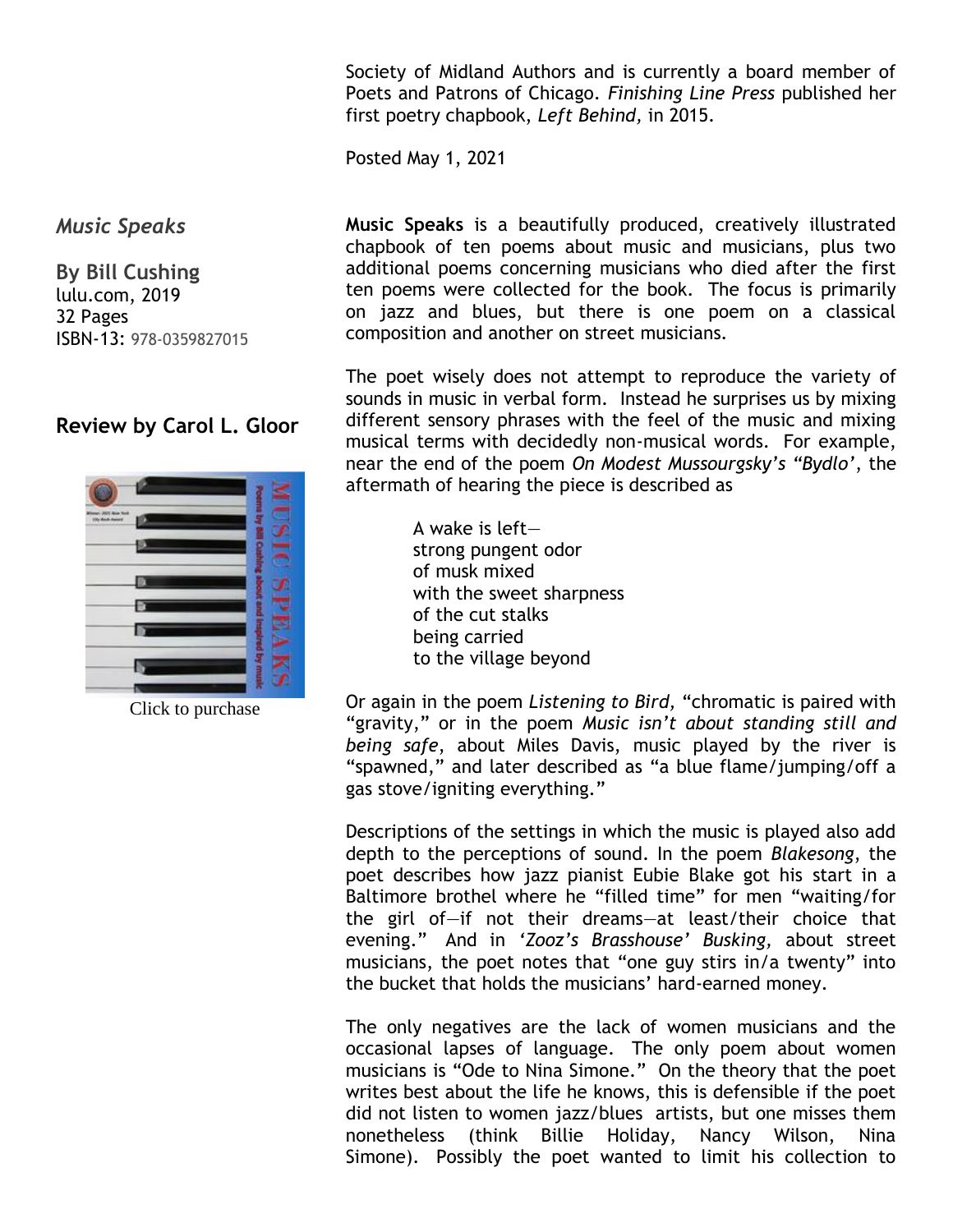instrumentalists, not singers.

On language, in the poem about Miles Davis, the poet slips into generalities about how categories always take a back seat

> to creativity and rhythm space and feeling spirit

And in the same poem the musician is first described as a "beacon" and then as a "flagship." Although both nouns have nautical connotations, "beacon" could have been sustained by a bit more riffing on the theme of light. Or in the poem *Listening to Bird*, the poet describes the sound as "breaking branches," which works fine alone, but then adds the superfluous "of music."

But these omissions and lapses do not detract from the book as a whole. If you want to spend a cheerful hour as we come out of our sad pandemic, spend it with **Music Speaks**.

===ABOUT THE REVIEWER: Carol L. Gloor's poetry chapbook, *Assisted Living,* was published by Finishing Line Press in 2013, and her full length poetry collection*, Falling Back*, was published by WordPoetry in 2018. Her poems have been published in many journals and anthologies, most recently in *Gyroscope,* and she is a member of the Chicago poetry collective Egg Money Poets.

Posted May 1, 2021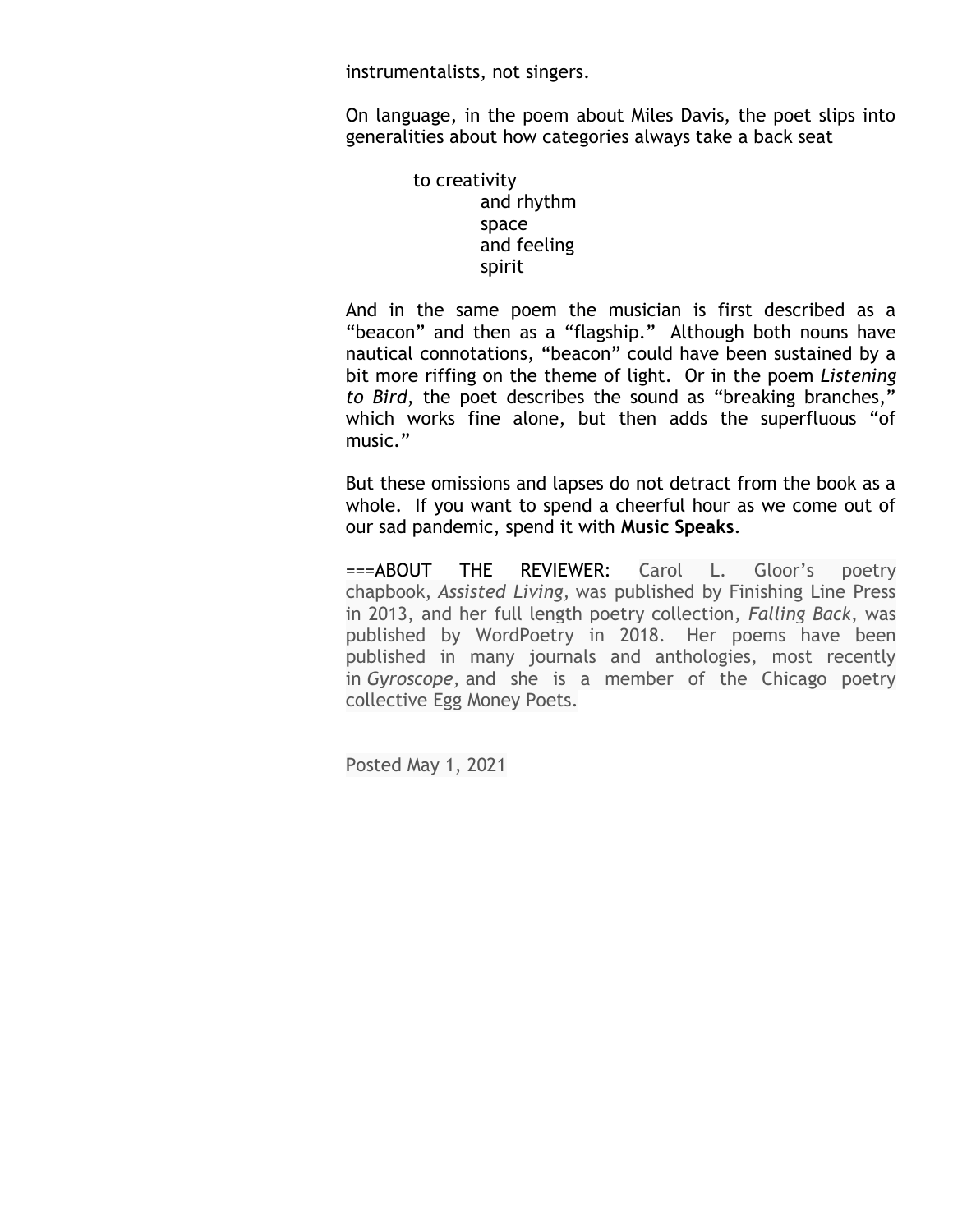*Practicing Yoga in a Former Shoe Factory* **By Heather Corbally Bryant** Finishing Line Press, 2020 108 Pages ISBN-13: 978-1-64662-228-3

## **Review by Gay Guard Chamberlin**



Click to purchase

Emily Dickinson famously said, "If I feel physically as if the top of my head were taken off, I know that is poetry." As soon as I began reading *Practicing Yoga in a Former Shoe Factory*, I "heard" the poet's words as an active voice in my head, as if I were in conversation with a close friend. In fact, I became so enthused that I contacted her through her publisher, and she agreed to be interviewed on Zoom for this review and for my own ongoing literary inspiration. In person, she is as gracious and kind as the presence I had imagined.

What I found in this beautiful volume is a poet working at an advanced black belt level, in harmony with her muse, relentless in her truth-telling. These poems are accessible, brave, intimate, and thoughtful. Bryant, who has written a poem a day for years, began writing when she was 6 years old. She has now amassed more than 6,500 poems, and even though she made fun of herself, saying, "Some are 'poems'," making air quotes around the word, this is her ninth book. *Practicing Yoga in a Former Shoe Factory*

is quite a generous collection with 88 excellent and skillfully constructed poems. Most are free verse, some are more formal; all have a dignity which this reader associates with master-poets like Denise Levertov, Pablo Neruda, Toi Derricotte, and Ellen Bass.

Using strong meter and rhythm as well as exquisite (usually internal) rhyme, *Practicing Yoga in a Former Shoe Factory*  explores themes of love and loss, family life, difficult pregnancies and births, the death of her elderly mother, and her journey of awakening as she made her way out of an abusive marriage, and into freedom. (Spoiler alert: she has now reunited with, and married, the former love of her life from 36 years ago!)

Like all good poets, Bryant pays constant attention to the ineffable and the ephemeral, the tiny and easily overlooked. In "The Ground Round, Lawrence, 1982", she says:

*Maybe that's part of my poetry—to remember what other People forget—*

Notice the ways she pays homage to both the natural world and to women's lives in the opening lines of "Crevices":

*Like ochre lichen growing in crevices between Rocks, a woman's art seeds itself, choosing private Spaces, places hidden from ordinary view…*

Initially I was attracted by the book title, hinting that it might be full of humorous poems; instead, I was pleasantly surprised, and then awestruck, by the profundity of the entire collection. While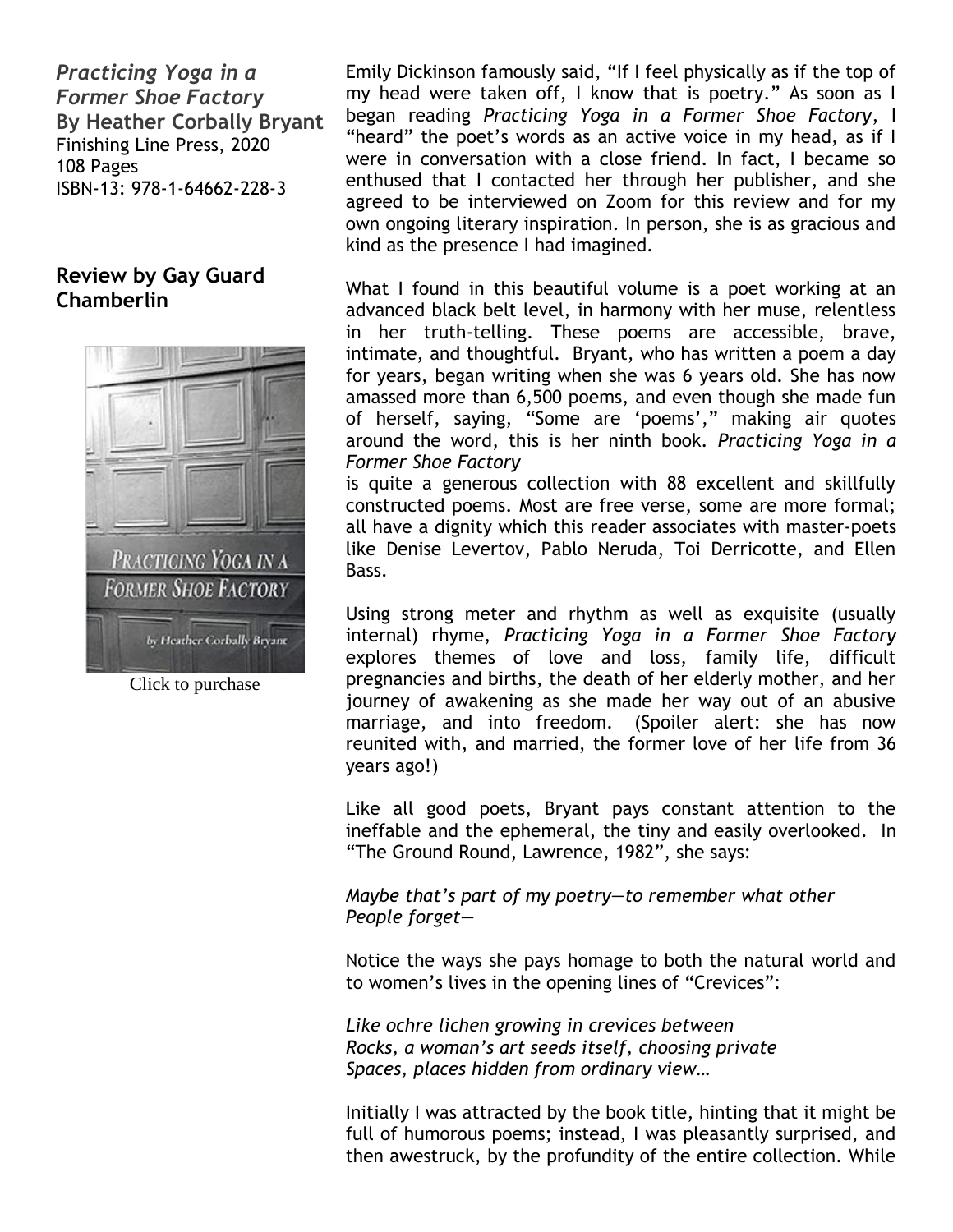there is certainly humor present, it is of a subtle and clever kind, like in this line when she "riffs" on citrus fruit in "Winter Song":

*…when lemon Light slices our eyes…*

I like how much she cares about weather in all its forms, from benign to destructive. Her poems are equally grounded in time and space as well, with careful specificity referring to the day and the hour, the month of the year and seasons, the landscape and geography of place. Some of them are set in Ireland where she has spent a lot of time. (Additionally, her best-known volume of poems, *James Joyce's Water Closet*, is completely set in the Emerald Isle.)

Color is another constant element in her work which we talked about. She "almost became a painter," and remains interested in, and stays current with, changes in color theory and art. Another constant is her obvious love of the plant, animal, and mineral kingdoms. Like Mary Oliver, she identifies with the life of other, very-different-from-us, creatures. In "Red Dragonfly," she recounts:

*As if by chance we met, and I looked hard at every Line and wing— The same way words tumble from my pen— Until I etch and scratch against the paper—*

And speaking of scratches on the paper, this reader was amazed that a majority of her poems are liberally sprinkled with the em dash, so closely associated with Emily Dickinson's work. Like Dickinson, Bryant dares to eschew a more conventional punctuation for the elongated dash, creating a heightened sense of urgency and movement. Indeed, in our conversation, she reported she often "writes in a torrent," and "hates punctuation and struggles with commas."

There is an intriguing economy and brevity to her words, and, at the same time, an utter lushness. Like Sharon Olds, and other modern "confessional poets," Bryant writes with intimacy, authenticity, and transparency about life, warts and all. She doesn't back away from the painful truth of her past yet, like the very best writers, she maintains the needed delicate balance between simply "spilling one's guts" and elevating raw material into something artful. When we discussed this, Bryant said she is "always interested in the process of moving from Unknowing to Knowing," and that she finds hope and courage in reading memoirs by women who have also survived abuse. In "Walking Whitby Beach with my Daughter," she seems to address her readers as well her daughter: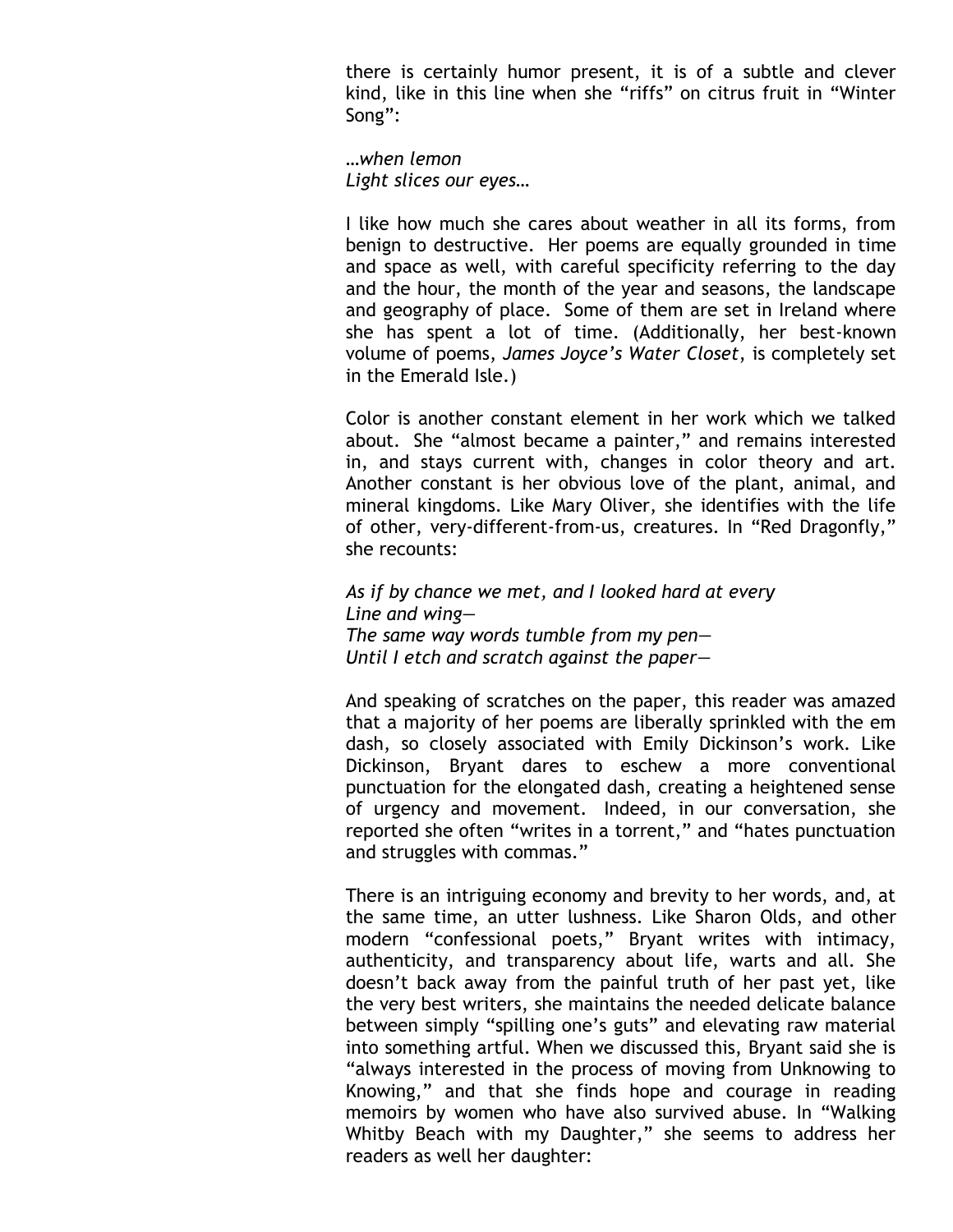*– I hope some of my scars will show You how to live differently—*

Notice the finesse in her powerful poem, "The Onion":

*I.*

*Here are some words I don't know how to say aloud: I am like an onion, the food that scares me maybe Because I am so much like it—my layers go deep—*

*I have been threatened, taunted, mocked, debased, Raped—all in the name of love—I have been told I was Crazy, stupid, foolish, fat, and lazy—I have been lied*

*To, cheated, given the silent treatment, slapped, pushed Against a wall, shoved out of a moving car in Michigan-- Told that I would never be loved again—I have been left*

*When I was bleeding to death, dropped off at the Hospital to find my way, I have been told that I was the most Beautiful woman on earth, also the ugliest woman in the* 

*Universe, that I was brilliant, impossible, dumb, selfish— Told that I was perfect, told that I was complete dirt—*

#### *II.*

*That I was unlovable; I have been left many times, once at a McDonald's in North Carolina with three tiny children and no Wallet for more than an hour—have been told I wouldn't*

*Even be a good nanny, that I couldn't do anything right, that My PhD was wasted on me, my dissertation a fiction—so please Forgive me telling you of my secret history—it has left me*

*Feeling ashamed, foolish, filled with shame, completely lost In the universe—sometimes—so please forgive me as I blunder My way back—my abuse was secret, no one else knew—there*

*Was always another woman waiting in the shadows, someone Who could jump in one instant to fill my shoes—forgive me for Being sometimes confused as I make my way back to belief,*

*To certainty, to a love that is whole and pure and new and true—*

*That is what I am learning for the first time in my life with you.*

Another strength is the way her poems seem to be in dialogue with one another, often printed on facing pages. I was impressed by the clarity and intentionality of her poem order, so that her collection unfolds like a good novel. In our conversation, I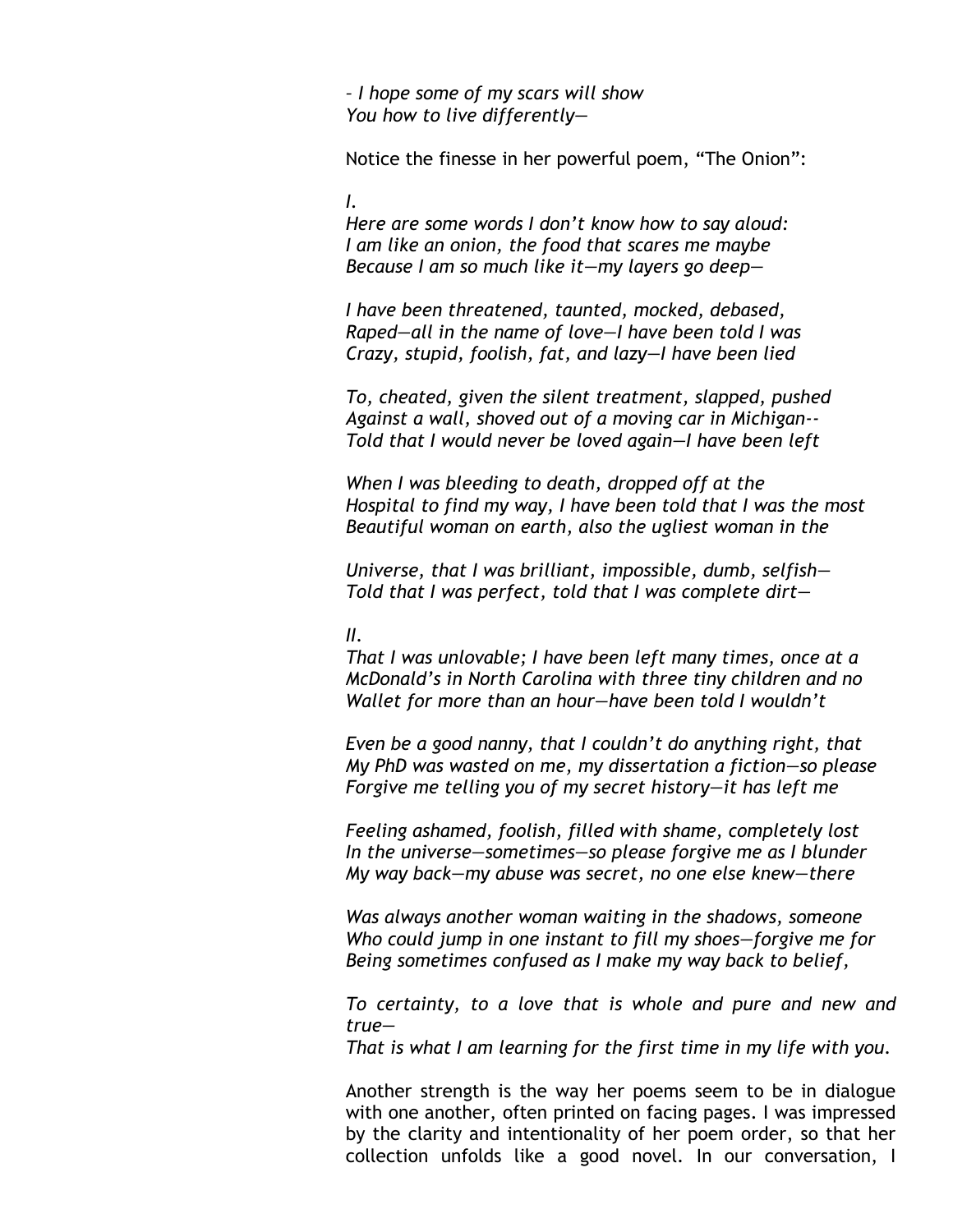learned this is called the theory of adjacency, something she has studied and published scholarly articles. Her PhD dissertation was on the Irish novelist Elizabeth Bowen, and she published as an award-winning biography of her, *How Will the Heart Endure: Elizabeth Bowen and the Landscape of War*. Currently, Bryant is a Lecturer in the Writing Program at Wellesley College. [\(https://www.heathercorballybryant.com/\)](https://www.heathercorballybryant.com/)

Lastly, note how this poem, "A Fire Storm" (which put me in mind of Yeats, one of her influences), centers you as you read it.

*When I think of the words, they fly through My mind, electric and crackling, one after The other, a story begins to come to me, Best as I can see, sitting in this quiet space, I imagine a whole world, people marching Through it—and I begin to know what I was Put here on earth to do—after so many false Starts, I was to tell the story right from my Heart, all those years of wandering have Brought me back to where I wanted to be For the first time—in my mind now, I know which way I need to turn.* 

This is a poet I heartily recommend, especially during these isolating and difficult pandemic times. This book in particular will make a great gift for any one whose life is getting rearranged, or who just wants to enjoy superb poetry. As in her "Queen Anne Cherries," you may find yourself wanting:

*… to taste, to enjoy, to savor, To linger over as we feel just who We might be on our way to becoming.*

Heather Corbally Bryant's tenth book, *Orchard Days*, also by Finishing Line Press, is forthcoming in mid-June. Pre-orders are encouraged.

[https://www.finishinglinepress.com/product/orchard-days-by](https://www.finishinglinepress.com/product/orchard-days-by-heather-corbally-bryant/)[heather-corbally-bryant/](https://www.finishinglinepress.com/product/orchard-days-by-heather-corbally-bryant/)

===ABOUT THE REVIEWER: Gay Guard-Chamberlin is a Chicago poet and artist. Her first volume of poems, *Red Thread Through a Rusty Needle,* was published by New Wind Publishing in 2019. As often as possible, she performs and teaches as *Sibling Revelry* with her sister, Anara Guard. [https://newwindpublishing.com/book/red-thread-through-a](https://newwindpublishing.com/book/red-thread-through-a-rusty-needle)[rusty-needle](https://newwindpublishing.com/book/red-thread-through-a-rusty-needle)

Posted May 1, 2021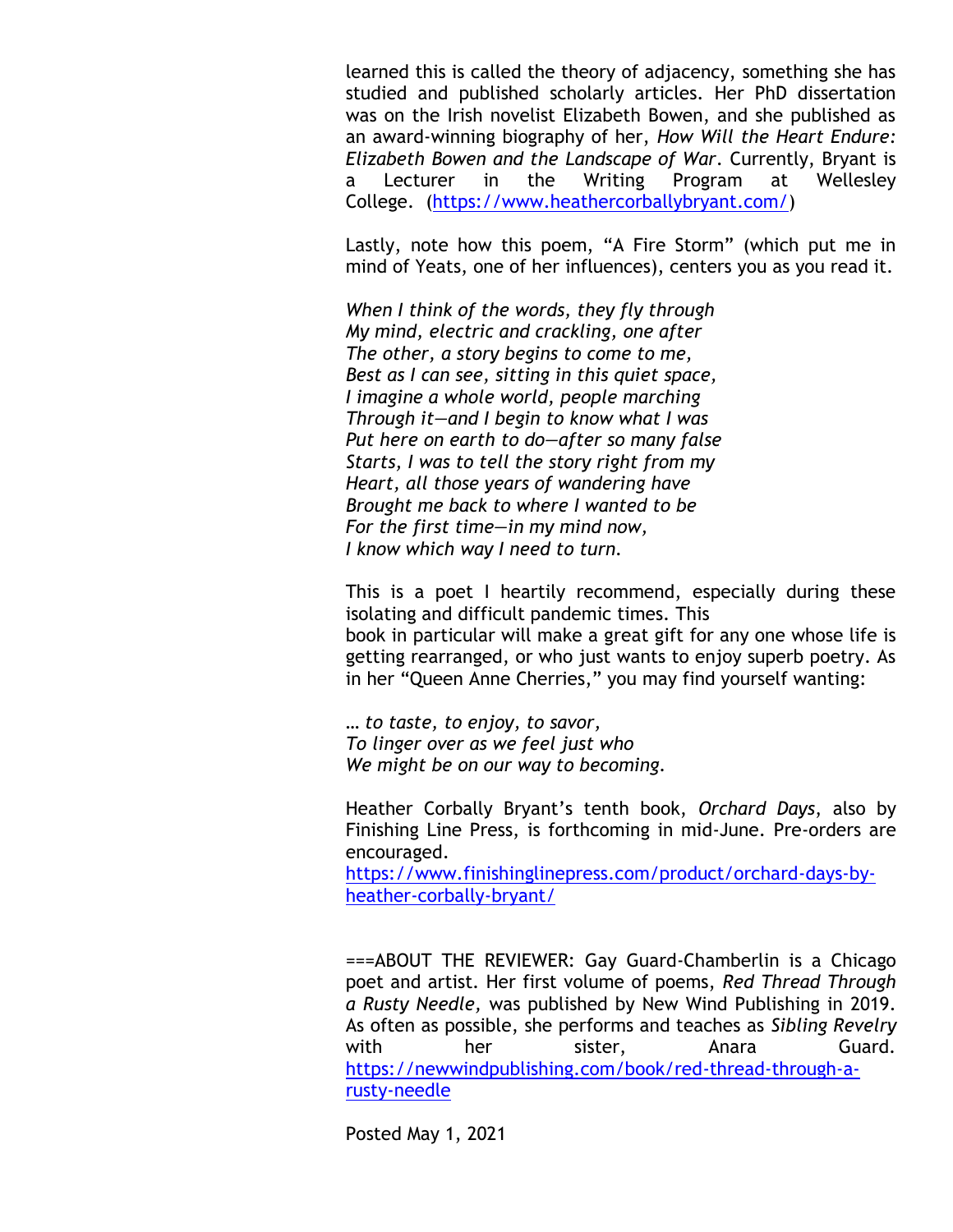*When The Virus Came Calling: COVID-19 Strikes America*

**Edited By Thelma T. Reyna** Golden Foothills Press, 2020 267 Pages ISBN-13: 978- 0996963275

"In order to write about life," Earnest Hemmingway once wrote, "You must first live it," I thought about that quote as I prepared to review *When the Virus Came Calling.* Indeed,the poets whose work appears within these pages, understand Hemingway's famous dictum.Editor Thelma T. Reyna's thoughtfully arranged anthology offers valuable perspectives on the viral scourge which has gripped America and the world, like the tentacles of a giant squid.

Limiting the anthology's scope to the American experience, 45 distinguished authors have produced a compelling collection coalescing around four dimensions: *Invasion, Seclusion,Introspection* and *Realizations.*

#### **Invasion** (January/February)

**Review by Michael Escoubas**

Gerda Govine Ituarte's poem, "Bloom" is the perfect lead-off poem in that it asks an important question: What can poets do to make the world a better place?" While this question is always relevant, it seems especially so in the present moment. Ituarte's desire is to:

When the Virus Came Calling COVID-19 Strikes America

[l](https://www.amazon.com/When-Virus-Came-Calling-COVID-19/dp/0996963278/ref=sr_1_1?dchild=1&keywords=when+the+virus+came+calling&qid=1619783229&sr=8-1)et each of us as poets create words that feed our souls free our minds make us thankful to be alive

In my personal life I have always desired to be a "difference-maker." One of the ways we poets CAN make a difference is by facing issues head-on. Michael Haussler's "This year's Corona COVID-19," does this. He's been here before: "I went through this twice. / Fifty-seven Sixty-eight /A million dead each." // Speaking from experience, Haussler knows what this latest invasion is about:

How are over How quickly distance Becomes the new social norm. Jacked into our screens.

Click to purchase

If the Earth itself could weigh-in about the origins of Covid-19, what would she say? "Mother Earth Speaks," by Judie Rae, skillfully uses personification to shake this reviewer to the core of his being. Chronicling the many blessings given to mankind . . . then reviewing what mankind ("I") have donewith those blessings . . . suffice to say, I came away with a fresh perspective.

**Seclusion** (March)

Throughout this section, I was struck by the variety of responses to the hard reality of seclusion. With the world quiet, Michael Haussler's personal essay reflects on Rachel Carson's environmental masterpiece, *Silent Spring*. Carson, whose writing ability is equal to that of many poet's, inspiresHaussler to see the world's beauty in fresh ways. The pandemic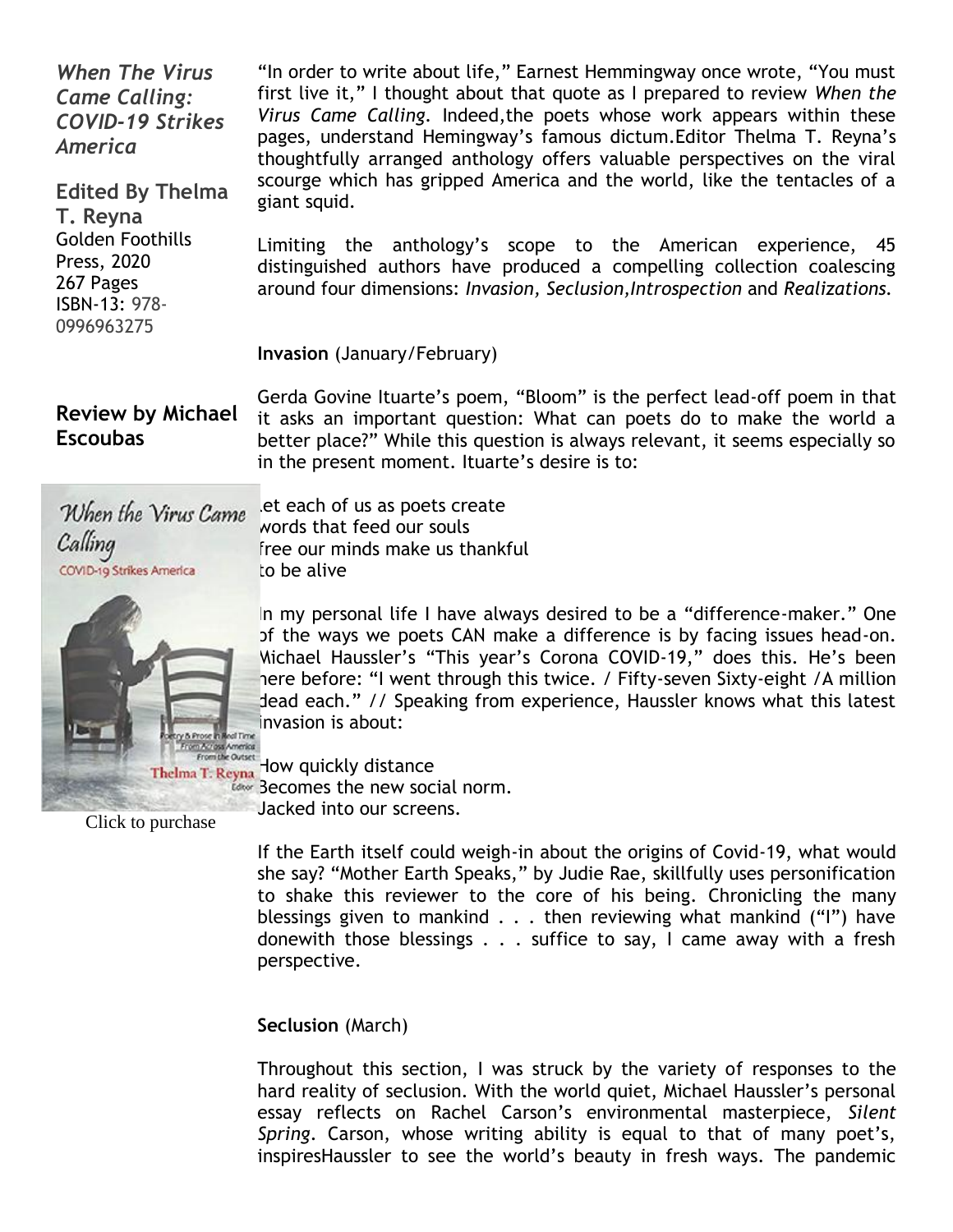"pause" makes such "seeing" possible.He points out that the pandemic is not the only enemy we face.

Teachers write about relationships with their students and the challenges seclusion poses for education. These poems and essays capture something special about courage, perseverance, and love.

"Cold Vivid State I," by GT Foster, lashes out at the social, economic, and spiritual suffering conferred on California when Governor Gavin Newsome shut down the state. I read this poem as applicable nationwide.

"Waiting It Out" by Martina Gallegos, does a good job of expressing the frustration shared by many:

In a dimmed-out living room I can hear the rain outside This goddamn virus is making me feel sad

Staying home in self-isolation depression is lurking in Two long weeks cooped up inside with only short visits to the garden

I try to tune out my feelings and listen to the friendly rain so I can keep at least mildly sane till the virus can infect itself dead

**Introspection** (April/May)

Moving into the front lines of the battle, many poems describe conditions in stark military terms. The horror of "makeshift morgues," bodies "wrapped in shrouds," and a world "populated by spacemen in white hazmat suits," form the landscape.

Nancy Shiffrin's poem "My Doctor Calls" captures part of the collateral damage inherent in lockdowns:

he wants to know why I missed my last appointment do I have a fever shortness of breath gastric distress muscle spasms dizziness do I need a video conference

In this section the poets look death in the face, contemplate the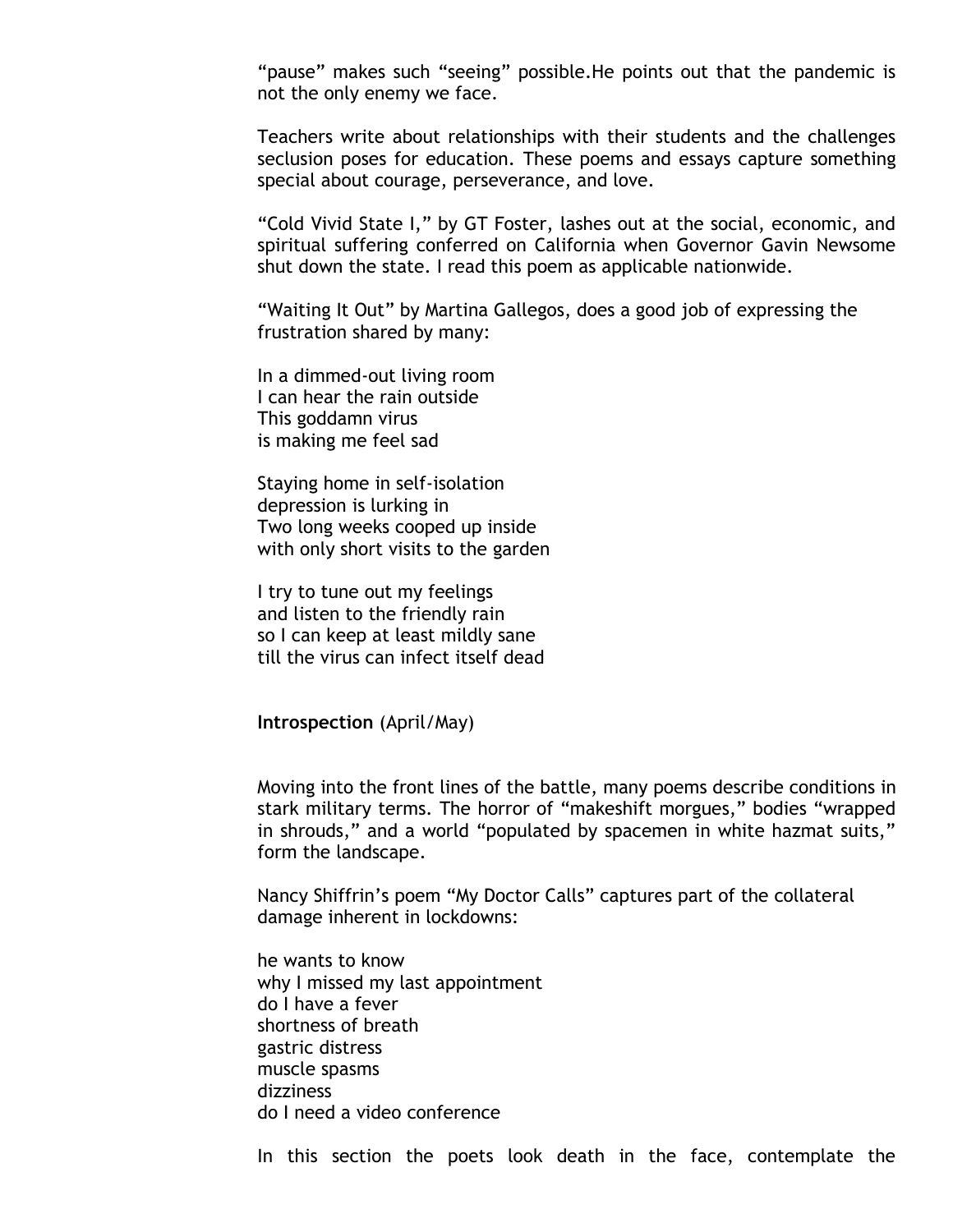innumerable frustrations of lockdowns, as they invite readers to join them together, watching the world pass in plague-time. Your reviewer came away from this section feeling encouraged and supported through shared experiences.

#### **Realizations** (June/July)

Though not specifically stated, I definitely sensed strains of Bob Dylan's *The Times They Are 'a Changin'* as I identified with this last section of poems. Why would I channel one of the most influential poets/anthems of the 1960s? If this anthology does anything, it has challenged the way this reviewer thinks. New thinking, new realizations are hard to come by. The decade of the 1960s, dealing as it did, with war, assassinations, and racial tensions signaled that life in this country would never be, could never be, the same again. 2020 seems to have compacted a decade of change within the confines of a few short months.

On July 30, 2020, John Lewis wrote an essay for the NY Times. Thelma T. Reyna uses excerpts from Lewis' essay in her poem "Panoply of Gods." Reyna chose these lines as the poem's epigraph:

"Answer the highest call of your heart and stand up for what you truly believe . . . the way of peace, the way of love and nonviolence is the more excellent way."

Through the work of dedicated poets like those whose work appears in *When the Virus Came Calling*, the country we love will surely find that elusive *more excellent way.*

===ABOUT THE REVIEWER: Michael Escoubas is editor, contributing poet, and staff book reviewer for *Quill and Parchment*, a 19-year-old literary and cultural arts online poetry journal. This review was originally posted on *Quill and Parchment.*

Posted May 1, 2021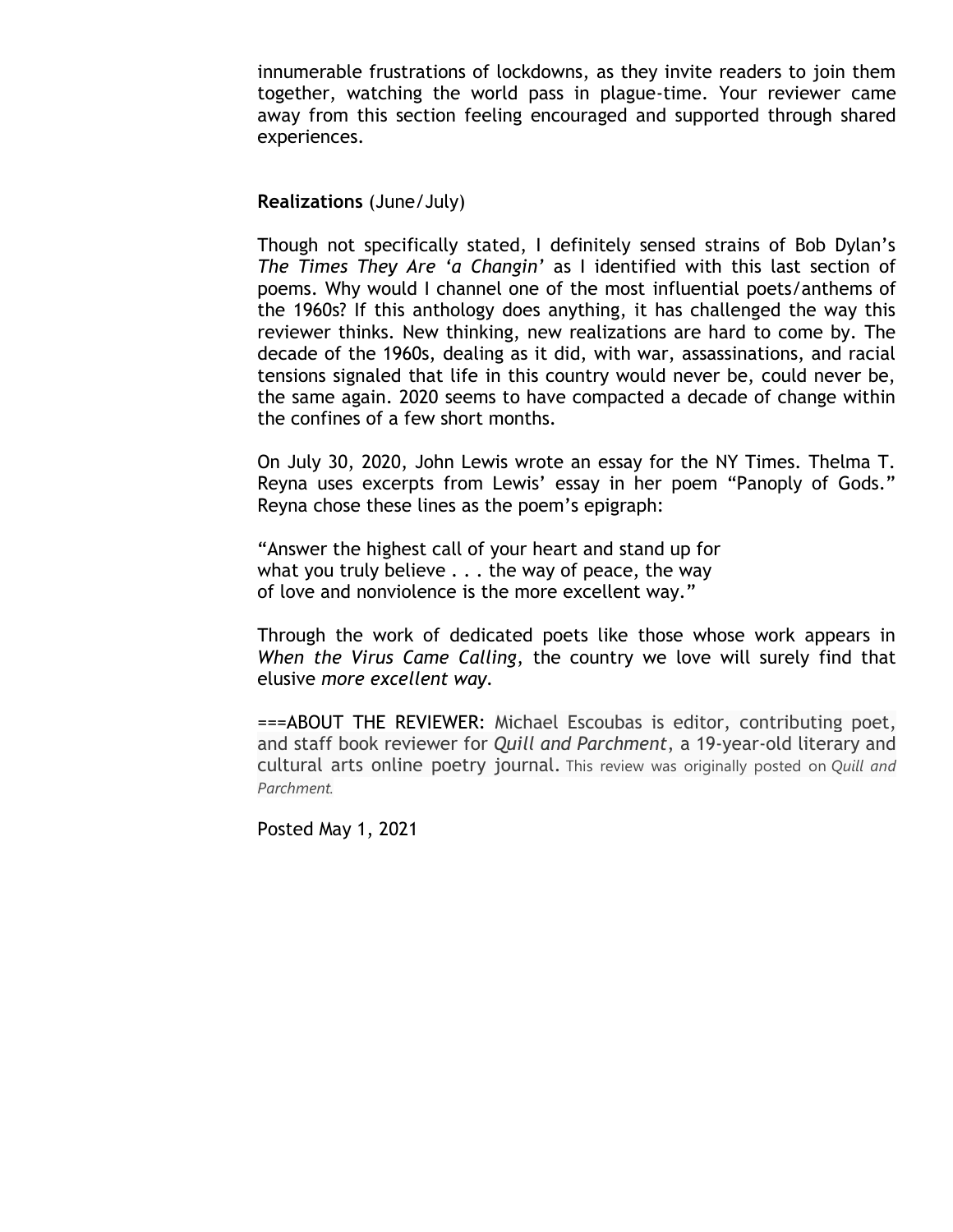# *Running Aground*

**By Elizabeth Joy Levinson** Finishing Line Press, 2020 34 Pages ISBN-13: 978-1646622795

## **Review by Aleca Black**



Click to purchase

Elizabeth Joy Levinson's *Running Aground* captivates from the opening line of "I am sorry I have existed, taken up space, opened my mouth and spoken/or opened my mouth and did not speak." Her mingled defiance and apology set the tone for a visceral world of heat, bugs, rootlessness, and splintered family ties.

Perhaps the most compelling narratives in the chapbook are Levinson's sense of isolation and difficult relationship with her family. Through poems like "The Fire-Eater", "Homecoming", and "My Father's Hands", Levinson describes a larger-than-life father figure who pulls his family from town to town, expectant of their attention but giving little in return. At the same time, Levinson seems to grieve the fact that her father 'runs aground' in the penultimate work of the book, "Recovering", describing with apparent sadness her father's journey "where he sees no one/neither is he seen." This invisibility is something that Levinson ascribes to herself earlier in the book, recounting "how easy to pretend/you were a song story/when there was no place/your story belonged" in the poem "Things no one told my parents and, also, why I got a D in geography". She describes feeling like her environment is "the silver ball/of a pinhead", rather than a magnet guiding her home. Even siblings are regarded like strangers-"my gaze sweeps over my sisters/but holds onto the landscape." The ocean permeates their wanderings, the only constant in her life. The isolation and transience that Levinson describes weaves its way through each poem, highlighting the struggle between feeling defiantly separate from those around you and still yearning for acceptance.

The ocean, its inhabitants, and the natural world are another trope within the book. In her second poem, "The portrait of an addict as the elements", Levinson effectively twists each element of fire/water/earth/air into the experience of addiction within the body. This use of the elements highlights an underlying theme; the role of the natural in our lives, from inescapable insects to the unstoppable force of a hurricane. As Levinson holds a degree in biology, it is not surprising that her creative eye also captures the minutia of her environment. Her descriptions draw the reader in, lulled by rocking waves and warm, sleepy afternoons, while still reminding them of the power and death ever-present in the world around them.

As an amateur reviewer, I feel unqualified to offer deep literary insights into *Running Aground.* All I can tell you is how it made me feel- swept away to a hot Florida day, muggy under the shade of scraggly trees, rooted in a sense of unbelonging yet tied inescapably to the sea.

===ABOUT THE REVIEWER: Aleca Black is a lifelong reader and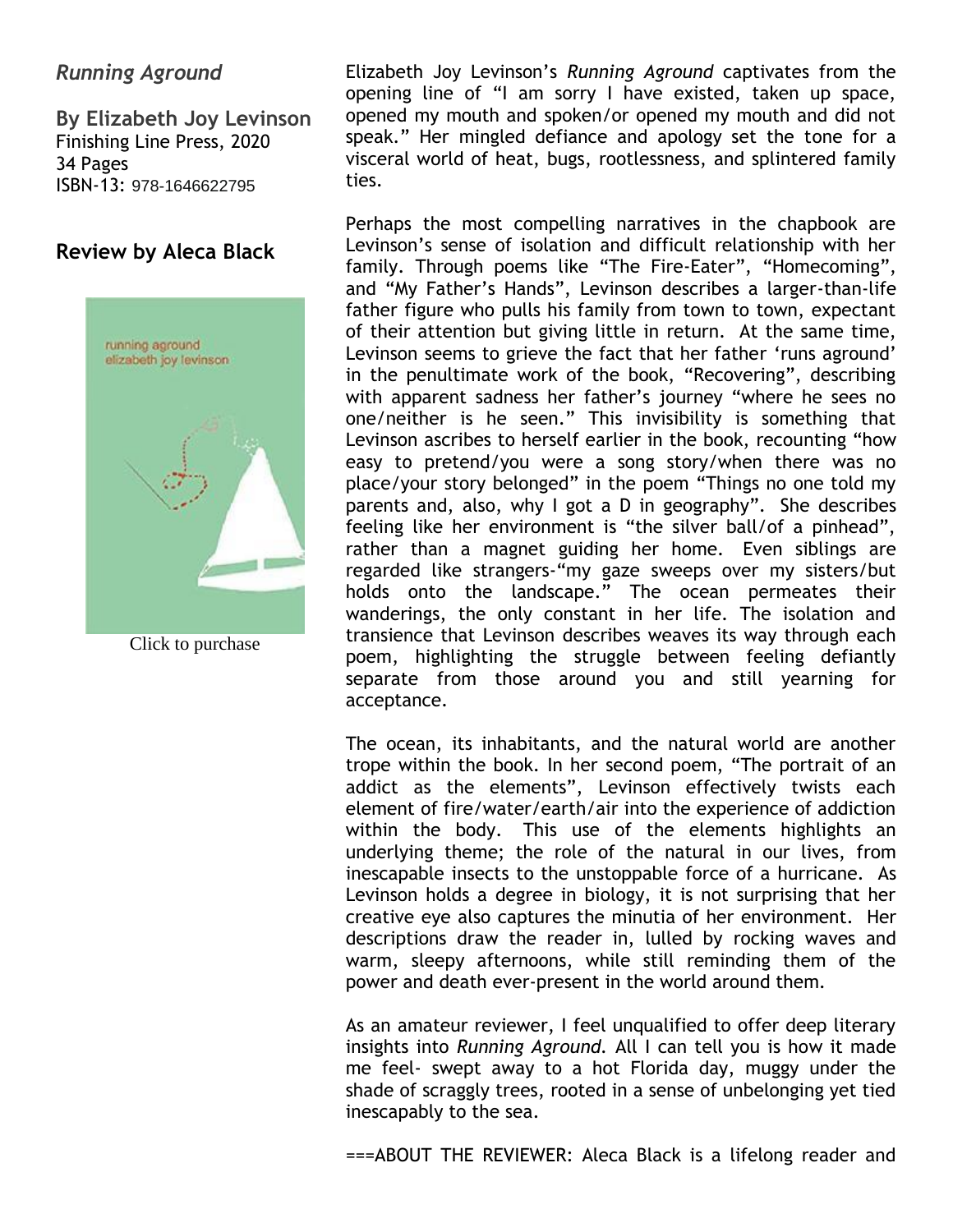has recently begun dabbling in poetry. She has a BA in English from the College of William and Mary.

Posted April 1, 2021

### *I Have Grown Two Hearts*

**By Zöe Sîobhan Howarth-Lowe** The Hedgehog Poetry Press, 2020 36 Pages ISBN-13: 978-1913499105

## **Review by Tina Cole**



Click to purchase

In, *I have Grown Two Hearts,* Zoe Howarth-Lowe takes us on a journey through motherhood and beyond. These are poems that bring tenderness into close focus alongside the roller coaster demands of everyday parenting. We grow alongside her children, beginning in an I.V.F clinic and traveling the gamut of mothering through her experiences and back to being a child herself. These are honest poems, with the skill to effectively recreate her world, they speak of love laid bare and the reality of balancing parenting demands. They are frank and never sentimental. She so aptly describes the initial experience in, *Pregnancy:*

*constantly doing two things at once creating a baby and everything else.* 

Howarth-Lowe uses rich language and draws upon a wide emotional range to focus the various perspectives and experiences of motherhood. The voice is strong and clear with no variance in tone from the dedication she feels to her tasks, she speaks of joys and tribulations with equal vigour. The different forms of poems keep the collection light and interesting. As a reader you are drawn along with themes about the developing child through early motherhood / trying to get a child to sleep as in, *Lullaby:*

#### *tiny newborn*

*we jig along the corridor, whirling and twirling ……*

*…. midnight, each moment jinks along like the banjo string plucking.*

Then to the intimate comfort of a family sharing a bed, the jumble tangle of bodies and tender moments in, *Little Souls:*

*A nest of parents and siblings There are four of us here untidy.* 

To managing the tantrums of a five year old in; *You Don't Fit the Way You Used To,*

*I am unable to explain my inadequacies to your nearly five year old stamping foot. …… I cannot carry you home*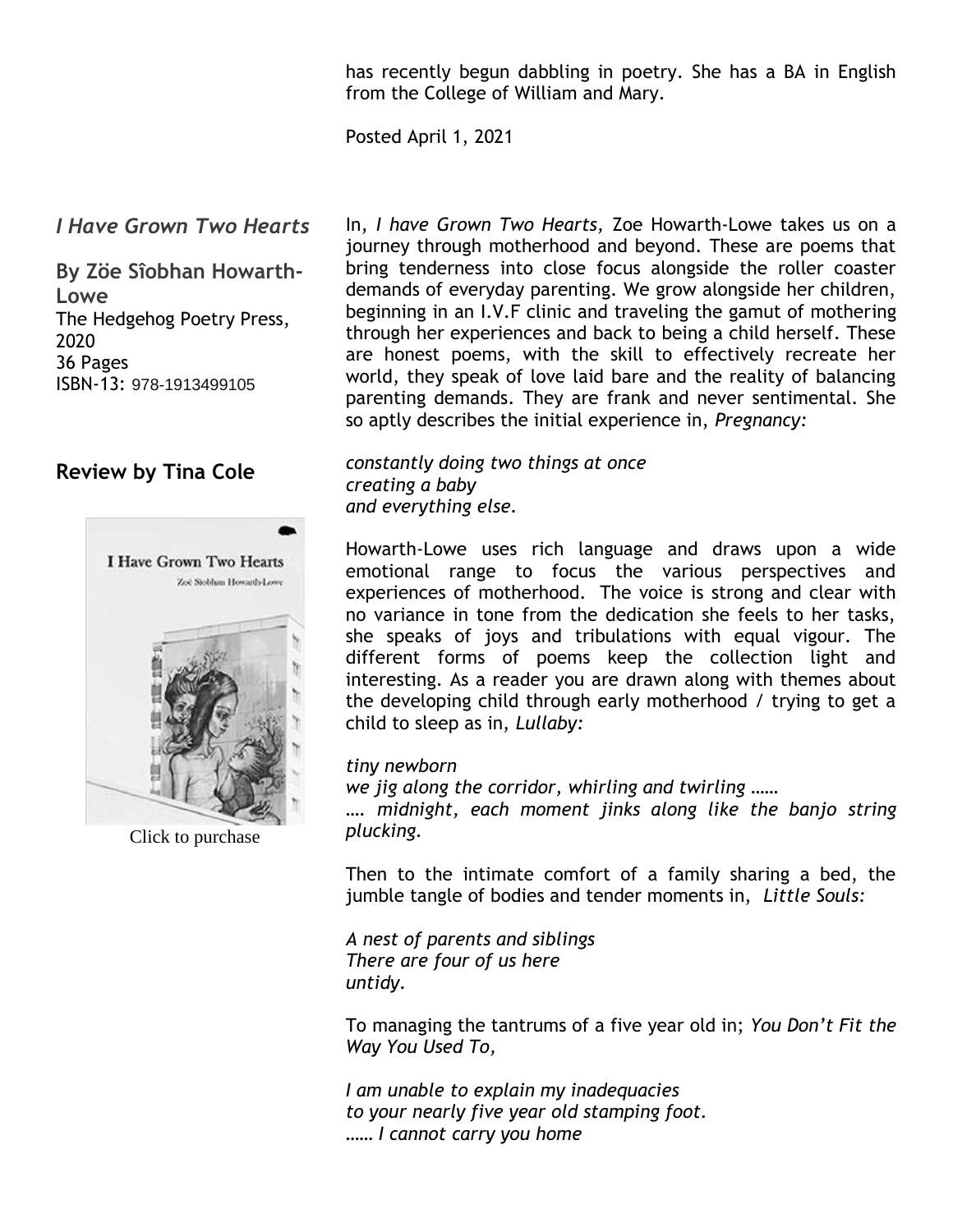These poems have a fine, careful, boldness that anyone who has been through motherhood can instantly identify with. There is longing, there is frustration, there is anxiety, but there is never anger or regret.

The collection contains poems covering topics that you might find in any, 'Guide to'. The wonder of new life, the terrible sadness of miscarriage, sleepless nights, the strong emotional bond between parent and child, the need to let go and how to manage the everyday small, issues with tolerance and sensitivity.

It is also interspaced with poems about her life in general, their movement to the north of England as in, *Northbound.* Also, a poem about the horrors of birthing long ago in, *The American Museum*, with the strong lines:

*willing the head and shoulders of this child to erupt from her ….. struggle and kick; elbow its own way free..*

and two poems about her relationship with her father which I found, particularly moving;

*Going Back -*

*Hand in hand /in silence / …and we remembered*

*Image on a Brass Lion -*

*for a second/ I see with your eyes/ and I become the father/ gripping his daughter's hand.*

Placed at the end of the collection these allow the reader to fully reflect on the child – parent circle.

These are poems that roll the words of parenthood around in the mouth like marbles, they talk in the plain language of feelings, sometimes witty and sometimes deeply moving. Zoe writes with a conviction and vividness that so effectively draws us into her world. They seem effortless in their simple style and yet have lines that go right to the heart. A must read for any prospective parent/grandparent or godparent.

===ABOUT THE REVIEWER: Tina Cole lives in the U.K. near the border with Wales. She is a retired Headteacher, (School Principal) and has worked as a consultant with schools and Universities. She is now a poet, reviewer and leads workshops with both adults and children and organises and annual children's poetry competition (currently stalled due to the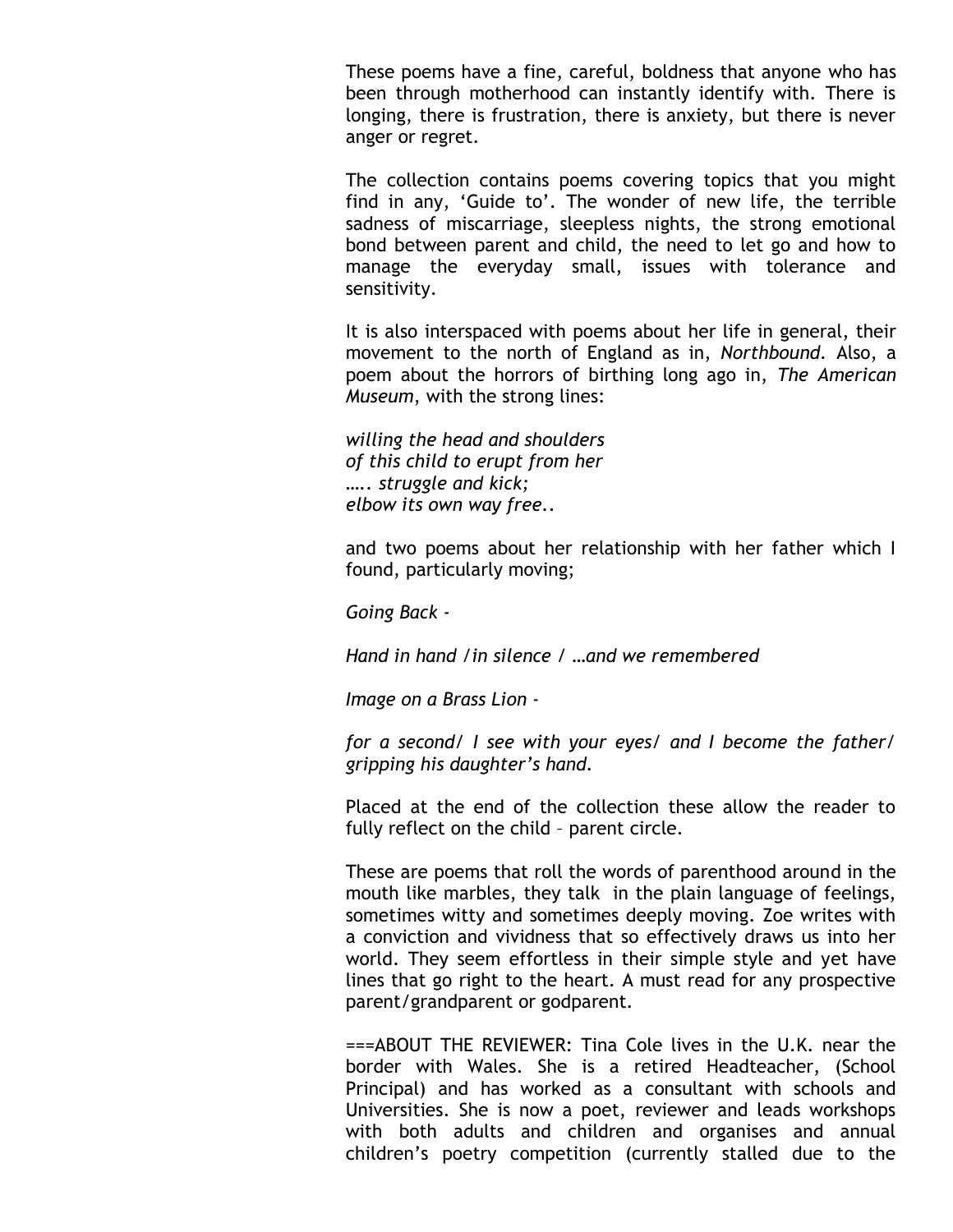pandemic), *yppc2019.org*. Her published poems have appeared in U.K. magazines such as, *Brittle Star, Creative Countryside, Poetry Café, Mslexia, Aesthetica, The Guardian* newspaper and in many poetry collections. In 2021 her second collection will be published by Yaffle Press. She is currently undertaking a Master's degree in creative writing at Manchester University.

Posted April 1, 2021

#### *poetry of the engineer*

**By Curt Vevang** Self-published, 2021 79 Pages ISBN-13: 979-8-69-705324-9

### **Review by Cassandra McGovern**



Click to purchase

A stunningly colorful cover drew me into Curt's narrative book, "poetry of the engineer," a photo of "The vintage steam engine circa 1900 used for many years to raise and lower the Tower Bridge in London." Curt underscores in his bio, "Yes, I am an engineer. Who else would put a steam engine on the cover of a poetry book." Curt's "Forward" further sets a wry tone: "Engineers are considered left brain creatures, analytical and methodical. That's why we are called propeller heads and wear white socks....Conversely, those that are the "more creative types", like poets are considered to be right brained. They wear sandals and no socks."

Many poems are rhymed couplets in iambic pentameter, others are in various length stanzas, as well as *a villanelle for the Cubbies: At Wrigley Field*. Curt's poems are witty, poignant, many last lines quite insightful, often a twist on ways of thinking that I hadn't considered.

In *I Didn't Know How Bad I Had It*, he narrates boyhood memories on the North Side of Chicago living above two different taverns his first five years, one having "A brown bear on a leash would/dance at the juke box to "You Are My Sunshine." At another bar, The Television Inn, he recalls they had the first TV in the neighborhood and that he cried when Whitey the bookie "was cuffed and loaded into a paddy wagon." These fine details in many of the poems makes the reader feel present, yet back in time within Curt's memories.

In *The Spirit of a Norwegian Village,* I envisioned the author's relatives in a lovely town in Norway, with its Lutheran church, and "the joyous day when King Olaf stopped by,'" yet surprisingly ends with inviting the reader to "Stop in for a cup next time you're close by,/Route 71, Norway, Illinois."

Several black and white illustrations further complement poems. In *Mighty Megan at the Bat,* three photos show a six-year-old as she hits the ball, running to several bases: "Megan heads to first, she takes it in stride,/with a little smirk that's so hard to hide...Megan reaches the bag with time to spare/two steps ahead of the ball getting there."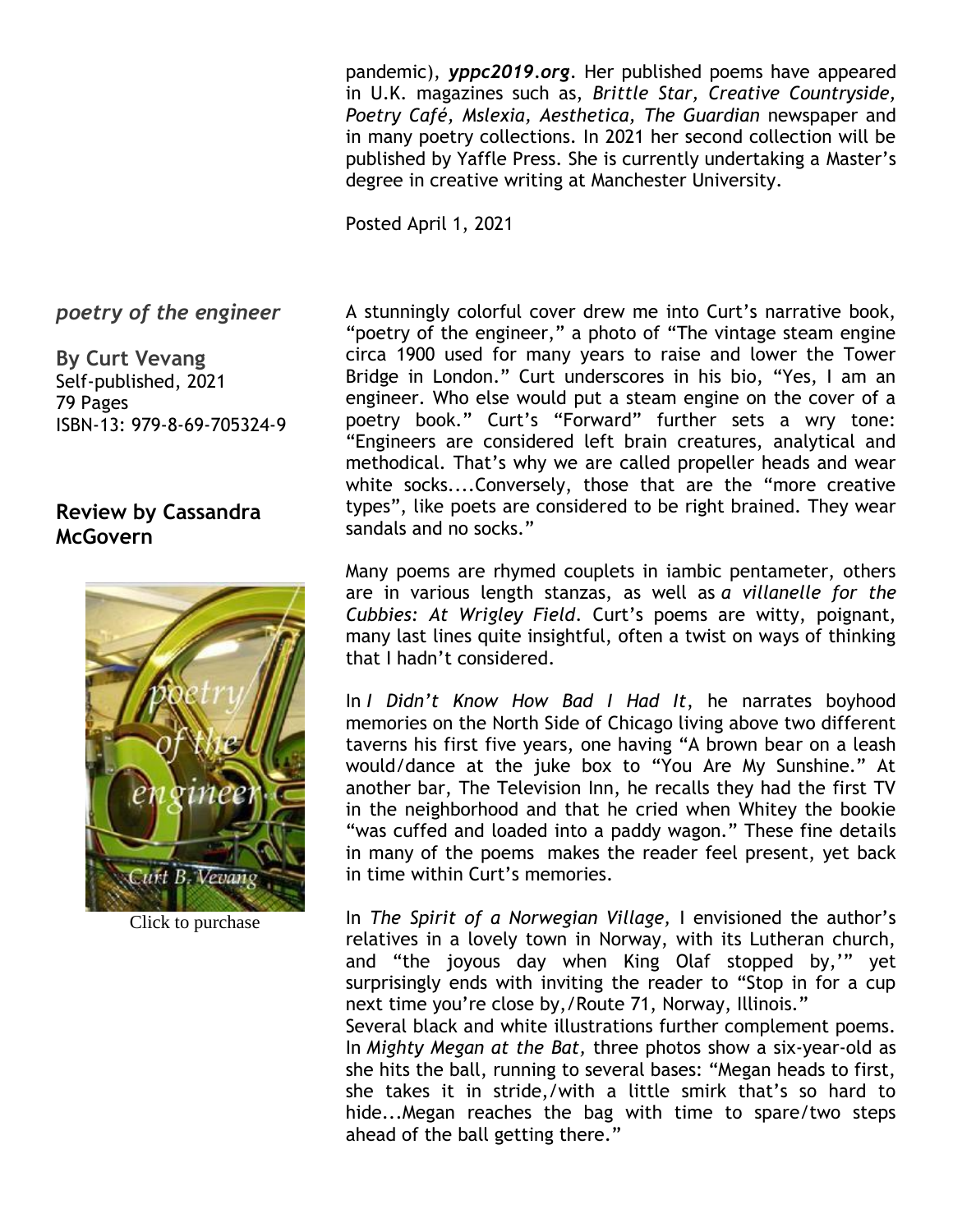My favorite poem, *Shades of Grey*, accompanied by an illustration in grey shading, relays in four stanzas a close-up portrait of a seaman: "The visor of his leather cap hides much/of his furrowed brow./Steel wool eyebrows head off in every direction." Again, the details give a feeling that Curt knows the character well.

A fine collection of thoughtful and fun poetry. Highly recommended.

===ABOUT THE REVIEWER: Cassandra McGovern retired as a reference librarian and began writing poetry and memoir. The latter have appeared in several journals, including *The Massachusetts Review* and *OxMag*. Two anthologies include thirteen poems: *Five Poets Write about Aging, Illness, and Mortality,* 2011, and *Fresh Pipes*, 2013. Additional poems have appeared in *Atomic Press, Olentangy Review,* and *Not Very Quiet.* Besides collecting and teaching about Illuminated Manuscripts, she is currently writing a poetry chapbook of fictional families in Medieval England.

Posted April 1, 2021

*Dead Shark on the N Train*

**By Susana H. Case** Broadstone Books, 2020 85 Pages ISBN-13: 978-1937968663

**Review by Mike Freveletti**

With Susana H. Case's book, *Dead Shark on the N Train*, there's brevity and substance. It has the 'do this, do that' poetic device made famous by Frank O'Hara and right on the next page the poet gives us a poem that would make the Surrealists proud. There is so much to love about this collection in its ties to New York City across some of the pages and its nods to names like Otis Redding and T.S. Eliot but that is not all, dear readers. Can you guess what was tucked right into the middle section of this collection? Poetry written as a response to small miniature crime scenes depicted with dolls. Yeah, that's how eclectic this collection was. And yes, I understand you might be puzzled but let's get to it.

The first section of three separate sections breaking up the collection is titled, "Living Dolls''. I was struck by the poem "The Unpublished Poems of Marilyn Monroe" which is an incredible title and one of my favorite poems in the entire collection. "*Marilyn in a striped swimsuit, Reading Ulysses*'' conjured up, of course, the photo of Monroe reading Ulysses, a book I love. Why take a photo of Monroe reading one of the most difficult books of all time? What was the point? The poet weighs in, *"she wanted blondes to be thought sexy and astute/she wanted herself to be thought astute"*. The poem is about self-image, it's about Monroe, it's about what the public